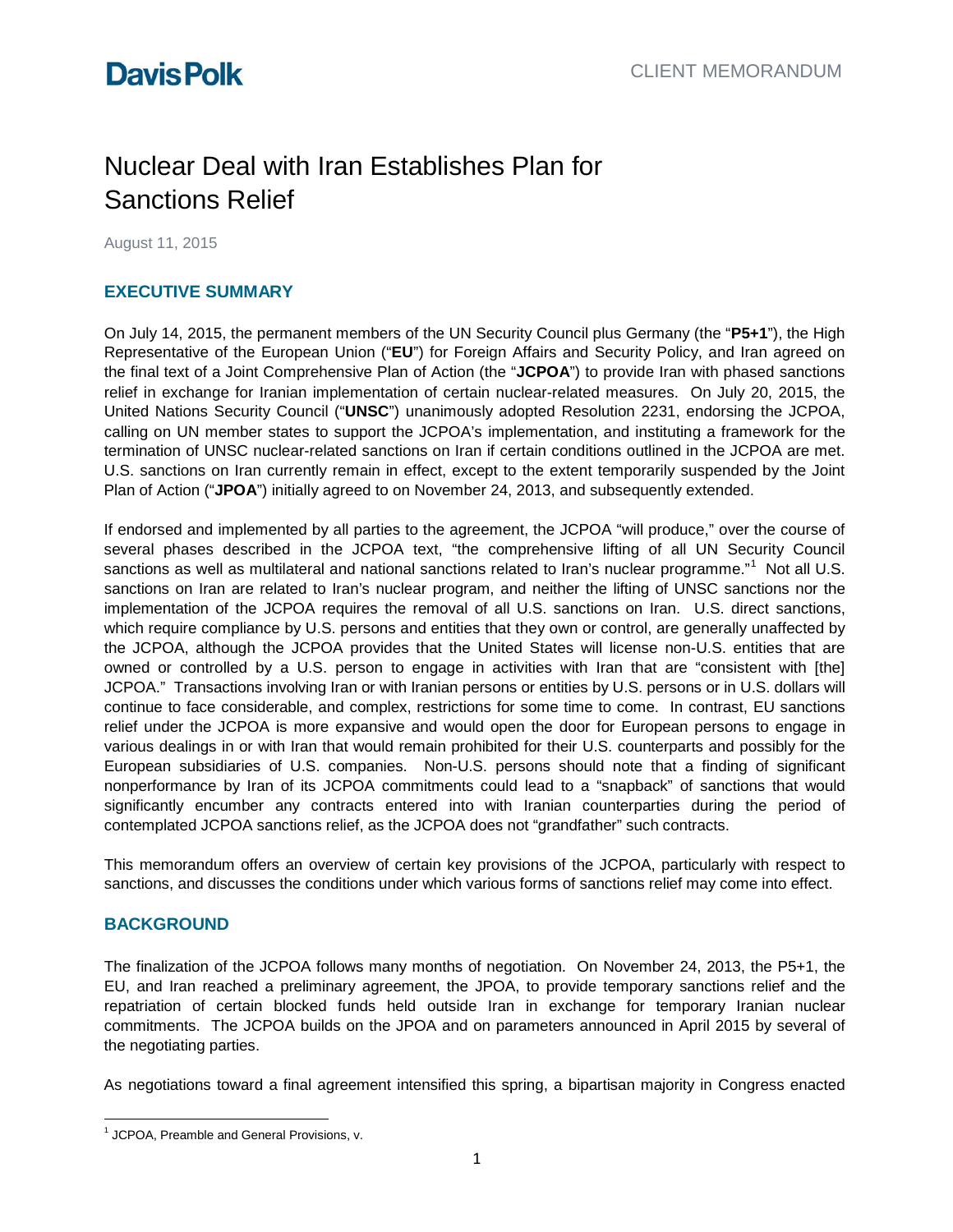the Iran Nuclear Agreement Review Act of 2015 ("**INARA**"), which President Obama signed into law on May 22, 2015. As we have [previously noted,](https://sites-davispolk.vuturevx.com/email_handler.aspx?sid=36324d04-18ab-4cf6-9153-ee1e1750b01e&intIaContactId=dVMTOITFLsl3xFU9aCqiqA%3d%3d&redirect=http%3a%2f%2fwww.davispolk.com%2fsites%2fdefault%2ffiles%2f2015-05-29_Iran_Nuclear_Agreement_Review_Act_Becomes_Law.pdf) INARA established a mechanism for Congressional review of any new agreement reached between the United States and Iran related to Iran's nuclear program. Pursuant to INARA, on July 19, 2015, the State Department transmitted to Congress the JCPOA, its annexes, and related materials, including a Verification Assessment Report.<sup>[2](#page-1-0)</sup> On Monday, July 20, 2015, a 60-day Congressional review period began.<sup>[3](#page-1-1)</sup>

### **CONGRESSIONAL REVIEW PERIOD**

Congress now has until September 17, 2015, to accept, reject, or take no action with regard to the JCPOA. Congressional approval is not required to implement certain U.S. commitments under the JCPOA – particularly the lifting of Executive Orders ("**E.O.**"s) – and a Congressional joint resolution of disapproval would not in itself terminate the JCPOA.<sup>[4](#page-1-2)</sup> However, American participation in the JCPOA would be substantially complicated if Congress were to override a Presidential veto of a disapproval resolution. $^{\rm 5}$  $^{\rm 5}$  $^{\rm 5}$ 

INARA stipulates that, during the Congressional review period, the President "may not waive, suspend, reduce, provide relief from, or otherwise limit the application of statutory sanctions with respect to Iran under any provision of law or refrain from applying any such sanctions pursuant to" the JCPOA (the "**INARA Restrictions**"). [6](#page-1-4) Although the timing of a potential Congressional vote remains uncertain, the Chairman of the Senate Committee on Foreign Relations, a co-sponsor of the INARA bill, has indicated that a vote to approve or disapprove of the JCPOA will likely not take place until September.

There are various possible outcomes of the Congressional review. If Congress passes a resolution approving the JCPOA, or if the review period ends without a Congressional resolution on the JCPOA, the INARA Restrictions will cease. If Congress passes a resolution rejecting the JCPOA, the INARA Restrictions would remain in place for at least 12 calendar days following the resolution's passage.<sup>[7](#page-1-5)</sup> If President Obama vetoes such a resolution, which he has indicated he would, the INARA restrictions would remain in place for at least 10 calendar days following his veto, pending "Congressional reconsideration."<sup>[8](#page-1-6)</sup> Congress may override the President's veto with a two-thirds vote in each chamber. If Congress overrides the President's veto, the resolution of disapproval would be sustained, and the INARA Restrictions would remain in place.<sup>[9](#page-1-7)</sup> If Congress fails to override the veto, presumably no resolution would be adopted, <sup>[10](#page-1-8)</sup> and the INARA Restrictions would cease at the end of the 10-day post-veto period, 12-day post-disapproval period, or 60-day Congressional review period, whichever is later.

<span id="page-1-0"></span><sup>&</sup>lt;sup>2</sup> INARA directs the Secretary of State to submit to Congress a report assessing the adequacy of the agreement's safeguards as well as his own ability, and that of the International Atomic Energy Agency ("**IAEA**"), to verify Iranian compliance with the agreement. Pub. L. No. 114-17 § 135(a)(2)(A). INARA directs the President to certify, among other things, that "the agreement includes the appropriate terms, conditions, and duration of the agreement's requirements with respect to Iran's nuclear activities" and that the President determines that the agreement meets a list of specified policy goals. *Id.* § 135(a)(1)(C).

<span id="page-1-1"></span><sup>3</sup> INARA mandates a 60-day Congressional review period for the JCPOA. *Id.* § 135(b)(2). The Department of State transmitted the JCPOA and its related materials to Congres[s on July 19, 2015.](http://www.state.gov/r/pa/prs/ps/2015/07/245051.htm) Day One of the review period is July 20, 2015.

<span id="page-1-2"></span><sup>4</sup> *See* INARA § 135(c); JCPOA, Annex II § 4.

<span id="page-1-3"></span><sup>&</sup>lt;sup>5</sup> For example, the JCPOA stipulates that by a specified point likely to occur on October 18, 2015, the United States, "acting pursuant to Presidential authorities, will issue waivers… ceasing the application of" specified statutory nuclear-related sanctions. JCPOA, Annex V § 11. Congressional override of a Presidential veto of a joint resolution of disapproval would leave in place legislative restrictions, discussed below, barring the issuance of such waivers.

<span id="page-1-4"></span> $6$  INARA § 135(b)(3). The INARA restrictions do not apply, however, to deferrals, waivers, and other suspensions of statutory sanctions pursuant to the JPOA, if such deferral, waiver, or suspension was made at least 45 calendar days before transmission of the JCPOA to Congress. *Id.* § 135(b)(6).

<span id="page-1-5"></span> $<sup>7</sup>$  *Id.* § 135(b)(4).</sup>

<span id="page-1-6"></span><sup>8</sup> *Id.* § 135(b)(5).

<span id="page-1-7"></span><sup>9</sup> *Id.* § 135(c)(2)(B).

<span id="page-1-8"></span> $10$  No provision in INARA specifically addresses the consequences of Congress failing to override the President's veto.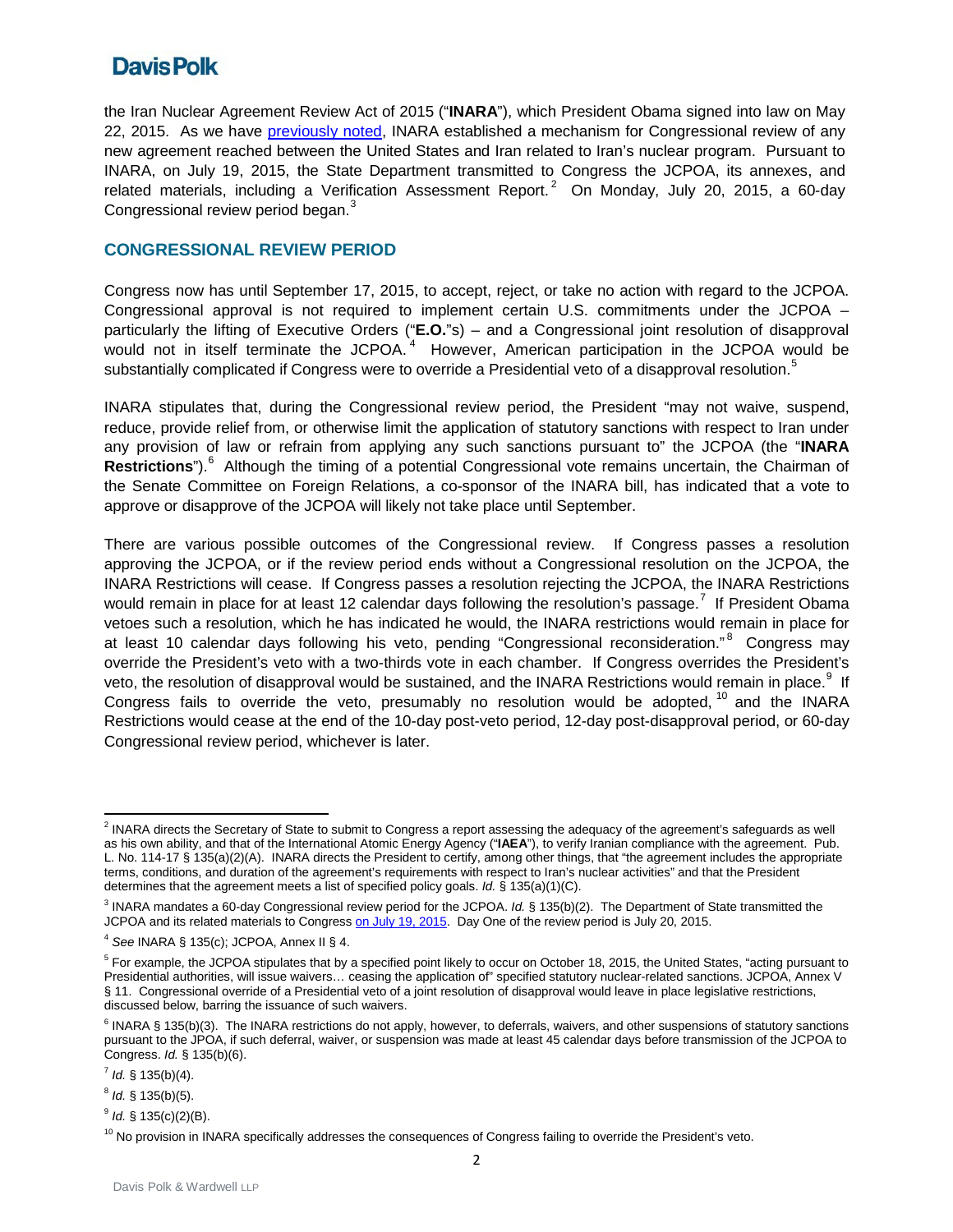### **JCPOA IMPLEMENTATION PLAN**

The JCPOA outlines an implementation plan based on five milestone "Days" on which the parties to the agreement pledge to undertake certain activities. Some of the "Days" are traceable to specific calendar dates; other "Days" include events that may transpire over more than a day. The central milestone, "Implementation Day," is defined by the "simultaneous" occurrence of various events, each of which may occur over a period of time, relying on a mechanism of simultaneity and reciprocity that is not fully explained in the JCPOA. As a result, the precise timing of the JCPOA commitments – including the effective date of sanctions relief – remains uncertain. Political opposition to the JCPOA in the United States or in Iran, or disagreements over the meaning of certain of the JCPOA's provisions, could augment this uncertainty.<sup>[11](#page-2-0)</sup> The following is a summary of the implementation plan as described in the JCPOA text.



\* *Adoption Day* may occur at an earlier date by mutual consent of all JCPOA participants.

*Implementation Day* describes the co-occurrence of various actions by Iran, the IAEA, the EU, and the United States, and may not be a single calendar day. The JCPOA does not define a specific date on which, or by which, Implementation Day will occur, although it is expected to occur in the first half of 2016.

\*\*\* *Transition Day* may occur earlier, upon an IAEA report and Security Council Resolution concluding that all nuclear material in Iran "remains in peaceful activities."

\*\*\*\* *UNSC Resolution Termination Day ("UNSCR Termination Day")* would not occur if the UN Security Council Resolutions requiring members to impose sanctions on Iran are re-imposed within 10 years of Adoption Day.

#### A. Finalisation Day

 $\overline{a}$ 

The JCPOA, agreed on Finalisation Day, July 14, 2015, directs the parties to the agreement to take specific steps, upon the conclusion of negotiations, to endorse the agreement and lay the groundwork for its implementation. In particular, it calls for the prompt submission of a UNSC Resolution endorsing the JCPOA and establishing a mechanism to terminate the seven previous UNSC Resolutions obliging member states to impose nuclear-related sanctions on Iran (Resolutions 1696, 1737, 1747, 1803, 1835, 1929, and 2224).<sup>[12](#page-2-1)</sup> Following the finalization of the JCPOA text, the United States delegation to the UNSC submitted a draft resolution endorsing the JCPOA and establishing a mechanism for the termination and potential reinstatement of UNSC nuclear sanctions on Iran. The UNSC unanimously adopted Resolution 2231 on

<span id="page-2-0"></span><sup>11</sup> For example, in a letter dated July 24, 2015 to the Director General of the IAEA, Iran's Ambassador and Resident Representative to the IAEA alleged that remarks made by the White House press secretary on July 17, 2015—in a press briefing largely devoted to lauding the JCPOA and urging support of the JCPOA in Congress—had in fact "amounted to a material breach of the commitments just undertaken by all JCPOA participants" regarding the JCPOA's mechanism for monitoring Iran's nuclear compliance. IAEA [INFCIRC/886,](https://www.iaea.org/publications/documents/infcircs/communication-dated-24-july-2015-received-permanent-mission-islamic-republic-iran-agency) "Communication Dated 24 July 2015 Received From the Permanent Mission of the Islamic Republic of Iran to the Agency" (July 29, 2015). *See also* The White House, Office of the Press Secretary, ["Press Briefing by Press Secretary Josh Earnest,](https://www.whitehouse.gov/the-press-office/2015/07/17/press-briefing-press-secretary-josh-earnest-7172015)  [7/17/2015."](https://www.whitehouse.gov/the-press-office/2015/07/17/press-briefing-press-secretary-josh-earnest-7172015)

<span id="page-2-1"></span><sup>&</sup>lt;sup>12</sup> JCPOA, Preamble and General Provisions, xiv.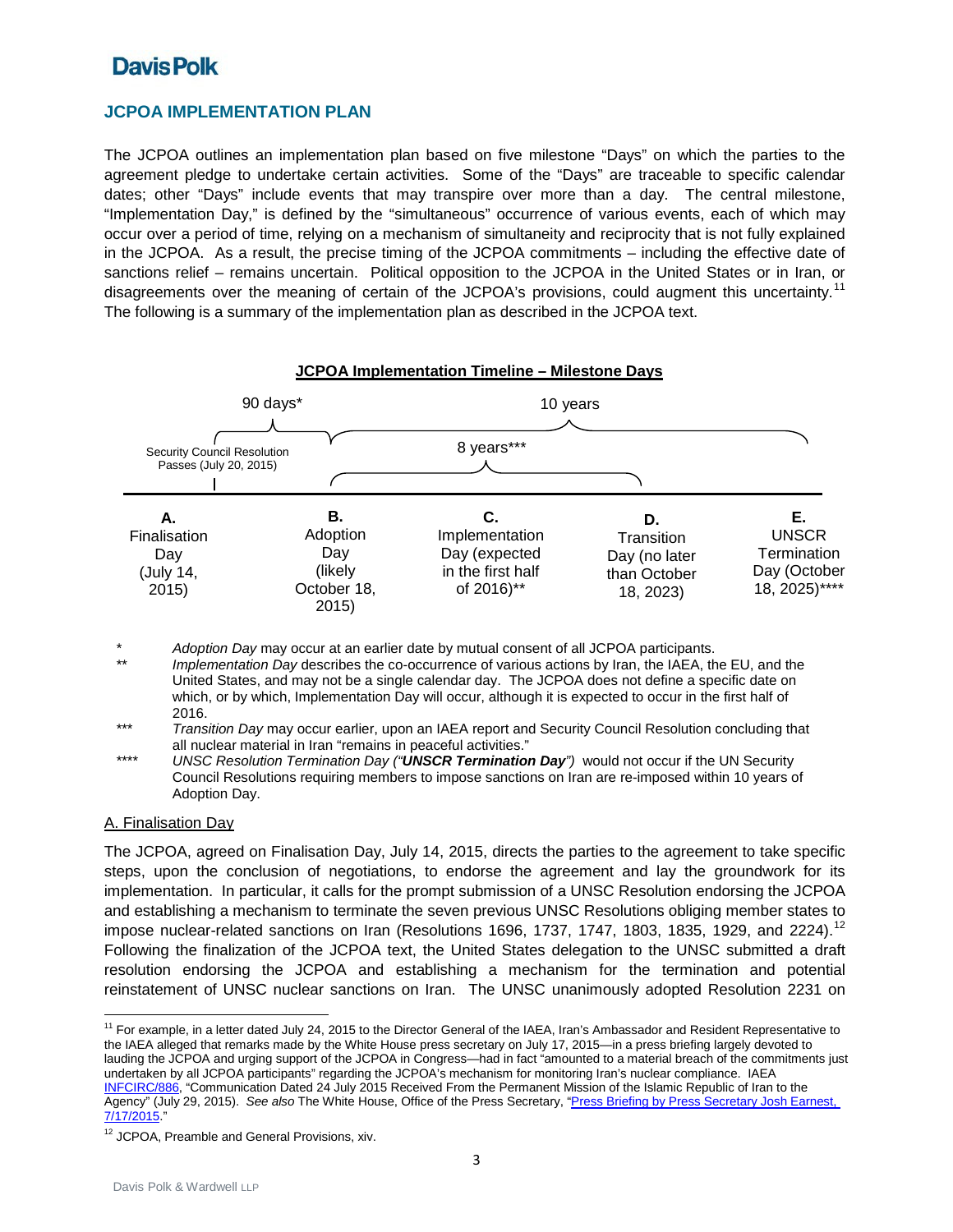July 20, 2015.<sup>[13](#page-3-0)</sup> (As discussed below, the actual termination of the seven previous nuclear-related UNSC Resolutions is to take effect on Implementation Day. According to Resolution 2231, upon this termination, other restrictions set out in an annex to Resolution 2231 are to come into effect.) The JCPOA also calls for the EU to endorse Resolution 2231 through relevant "Council Conclusions" (which were issued on July 20, 2015).<sup>14</sup> The JCPOA further states that, as of Finalisation Day, Iran and the IAEA will "start developing necessary arrangements to implement all transparency measures" in preparation for Implementation Day. Iran and the IAEA have reportedly engaged in consultations on such arrangements.

#### B. Adoption Day

Adoption Day, the second milestone in the implementation plan, is the day on which the JCPOA "comes into effect."<sup>15</sup> Adoption Day is scheduled to occur 90 days after the JCPOA is endorsed by the UNSC, or at an earlier date by mutual consent of all JCPOA participants. Following the UNSC's adoption of Resolution 2231 on July 20, 2015, Adoption Day is scheduled to take place on October 18, 2015, or earlier by mutual consent.

The JCPOA's "Implementation Plan" annex (Annex V) states, "Beginning on Adoption Day, JCPOA participants will make necessary arrangements and preparations, including legal and administrative preparations, for the implementation of their JCPOA commitments."<sup>[16](#page-3-3)</sup> The section of Annex V describing Adoption Day also lists specific actions that the JCPOA participants commit to take.<sup>17</sup> These include:

- The United States, "acting pursuant to Presidential authorities," will issue waivers to cease the application of specified statutory nuclear-related sanctions, to take effect Implementation Day. The President will also "take action to direct that all appropriate additional measures be taken," including the termination of specified E.O.s and licensing of certain activities.<sup>[18](#page-3-5)</sup>
- The EU and its member states will terminate and/or suspend the specified provisions of Council Regulation No 267/2012 (and corresponding provisions of other Council Decision 2010/413/CFSP) implementing nuclear-related sanctions on Iran, effective on Implementation Day, as described below.<sup>[19](#page-3-6)</sup>
- Iran will implement specified commitments made under the "Road-map for Clarification of Past and Present Outstanding Issues regarding Iran's Nuclear Program," a separate agreement that Iran entered into with the IAEA on July 14, [20](#page-3-7)15.<sup>20</sup> Iran will further inform the IAEA that, effective on Implementation Day, Iran will provisionally apply the Additional Protocol to Iran's Safeguards Agreement under the Treaty on the Non-Proliferation of Nuclear Weapons (the "**Additional Protocol**"), pending potential ratification by Iran's Parliament.<sup>[21](#page-3-8)</sup>

<span id="page-3-3"></span><sup>16</sup> *Id.* § 7.

<span id="page-3-4"></span><sup>17</sup> The text is ambiguous as to whether the parties agree to undertake these actions on Adoption Day itself, or whether they agree only to, beginning on Adoption Day, "make necessary arrangements and preparations" to undertake these actions. *See id.*, Annex V §§ 8- 13.

<span id="page-3-5"></span><sup>18</sup> *Id.*, Annex V § 11.

<span id="page-3-6"></span><sup>19</sup> *Id.*, Annex V §§ 10, 16.1. Section 16.1 further states that "EU Member States will terminate or amend national implementing legislation as required."

<span id="page-3-8"></span> $21$  JCPOA, Annex V § 8.

<span id="page-3-0"></span> $\overline{a}$ <sup>13</sup> See UNSC[, Resolution 2231 \(2015\);](http://www.un.org/en/sc/inc/pages/pdf/pow/RES2231E.pdf) United Nations Press Office, "Security Council, Adopting Resolution 2231 (2015), Endorses Joint [Comprehensive Agreement on Iran's Nuclear Programme"](http://www.un.org/press/en/2015/sc11974.doc.htm) (quoting statements of Security Council member state representatives on Resolution 2231 and the JCPOA).

<span id="page-3-1"></span><sup>&</sup>lt;sup>14</sup> JCPOA, Annex V § 4; European Council, ["Council conclusions on the agreement on Iran's nuclear programme"](http://www.consilium.europa.eu/en/press/press-releases/2015/07/20-fac-iran/) (July 20, 2015).

<span id="page-3-2"></span><sup>&</sup>lt;sup>15</sup> JCPOA, Annex V § 6.

<span id="page-3-7"></span><sup>&</sup>lt;sup>20</sup> See JCPOA, Annex I § 66; Annex V §9; IAEA, "*IAEA Director General's Statement and Road-map for the Clarification of Past &* [Present Outstanding Issues regarding Iran's Nuclear Program"](https://www.iaea.org/newscenter/pressreleases/iaea-director-generals-statement-and-road-map-clarification-past-present-outstanding-issues-regarding-irans-nuclear-program) (July 14, 2015). In his statement, the Director General of the IAEA noted that the road-map sets out a process for the IAEA, working with Iran's cooperation, to make an assessment by the end of 2015 of "issues relating to possible military dimensions to Iran's nuclear programme." Section 14 of the JCPOA states that Iran will implement its commitments under this road-map fully by October 15, 2015, and that the Director General of the IAEA will provide by December 15, 2015 "the final assessment on the resolution of all past and present outstanding issues" to the IAEA Board of Governors. Section 14 of the JCPOA further states that the P5+1 will submit to the IAEA Board of Governors, at or around December 15, "a resolution . . . for taking necessary action, with a view to closing the issue."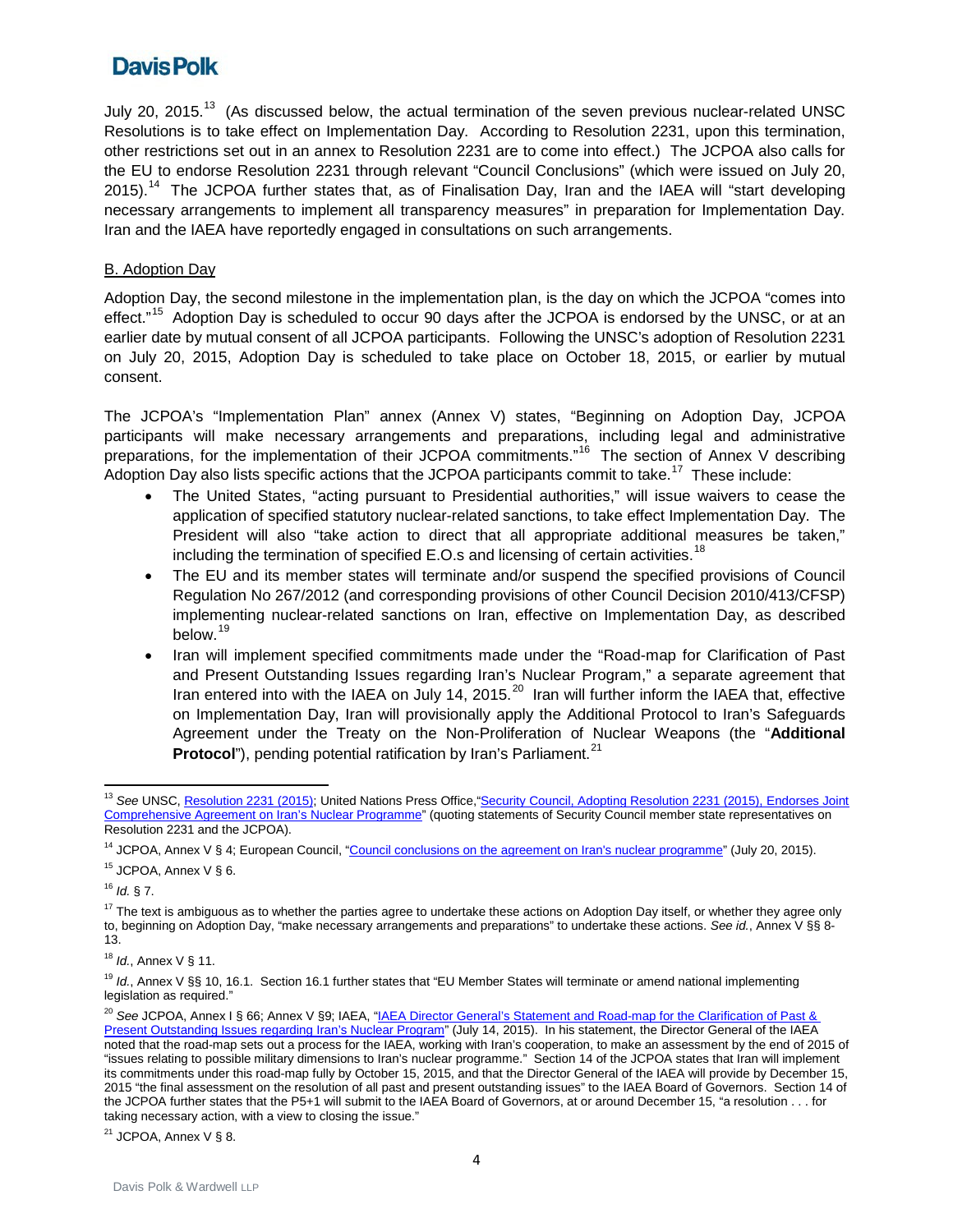#### C. Implementation Day

Implementation Day is described in the JCPOA as occurring sometime after Adoption Day. According to the JCPOA's "Implementation Plan" annex, Implementation Day occurs when two things happen "simultaneously": (i) the "IAEA-verified implementation by Iran" of certain nuclear-related measures; and (ii) the P5+1's implementation of specified forms of sanctions relief, including the termination of previous UNSC sanctions on Iran pursuant to UNSC Resolution 2231. $^{22}$  Implementation Day, the crucial starting point for sanctions relief, is expected to occur in the first half of 2016, although the JCPOA sets no specific date on which, or by which, it will necessarily take place.

#### D. Transition Day

Transition Day will occur upon the earlier of: (i) eight years from Adoption Day; or (ii) the submission of a report by the Director General of the IAEA stating that the IAEA has "reached the Broader Conclusion that all nuclear material in Iran remains in peaceful activities" (the "**Broader Conclusion**").<sup>[23](#page-4-1)</sup> Transition Day will trigger additional sanctions relief from the EU and the United States (and, in the case of the United States, an effort to achieve specified sanctions relief by "legislative action as may be appropriate" $^{24}$ ), as discussed below. Iran will "[s]eek, consistent with the Constitutional roles of the President and Parliament" of Iran, to ratify the Additional Protocol.<sup>[25](#page-4-3)</sup>

#### E. UNSCR Termination Day

UNSCR Termination Day will occur ten years from Adoption Day, unless the provisions of the previous UN Resolutions are reinstated in the interim. On UNSCR Termination Day, "the provisions and measures imposed" by the UNSC Resolution endorsing the JCPOA would terminate and the EU would terminate all remaining provisions of Council Regulation (EU) No [26](#page-4-4)7/2012 and Council Decision 2010/413/CFSP.<sup>26</sup>

### **CONTEMPLATED SANCTIONS RELIEF**

#### United States Sanctions Relief

In a statement published shortly after the announcement of the JCPOA, the U.S. Department of the Treasury's Office of Foreign Assets Control ("**OFAC**") noted that U.S. sanctions relief to Iran "will be provided through the suspension and eventual termination of nuclear-related secondary sanctions." According to OFAC's statement, the U.S. government will issue "detailed guidance" related to the JCPOA prior to Implementation Day.<sup>[27](#page-4-5)</sup>

On August 7, 2015, the Department of the Treasury and the Department of State jointly issued revised Guidance on the continuation of sanctions relief pursuant to the JPOA (the "**August 7 Joint Guidance**"), and OFAC circulated a revised set of frequently asked questions and answers on this sanctions relief (the

<span id="page-4-3"></span><sup>25</sup> *Id.* § 34.iv; Annex V § 22.1.

<span id="page-4-0"></span><sup>&</sup>lt;sup>22</sup> See id., Annex V §§ 14-18. A separate section in the main body of the JCPOA, also entitled "Implementation Plan," refers to sanctions relief as taking place "simultaneously with" an "IAEA report *verifying* implementation by Iran" of nuclear-related measures. JCPOA § 34.iii (emphasis added). This reference suggests—and the United States government maintains—that Iran's full performance of certain nuclear commitments must occur *before* sanctions relief is implemented, although this degree of conditionality is not so explicitly articulated in the "Implementation Plan" Annex.

<span id="page-4-1"></span><sup>23</sup> *See id.* § 34.iv; Annex V § 19.

<span id="page-4-2"></span><sup>24</sup> *See* JCPOA § 23.

<span id="page-4-4"></span><sup>26</sup> *Id.*, Annex V §§ 23, 24, 25.1

<span id="page-4-5"></span><sup>&</sup>lt;sup>27</sup> See U.S. Department of the Treasury, "Statement Relating to the July 14, 2015 Announcement of a Joint Comprehensive Plan of [Action Regarding the Islamic Republic of Iran's Nuclear Program"](http://www.treasury.gov/resource-center/sanctions/Programs/Pages/iran.aspx) (July 14, 2015). This statement defines Implementation Day as "once the International Atomic Energy Agency (IAEA) verifies that Iran has implemented key nuclear-related measures described in the JCPOA."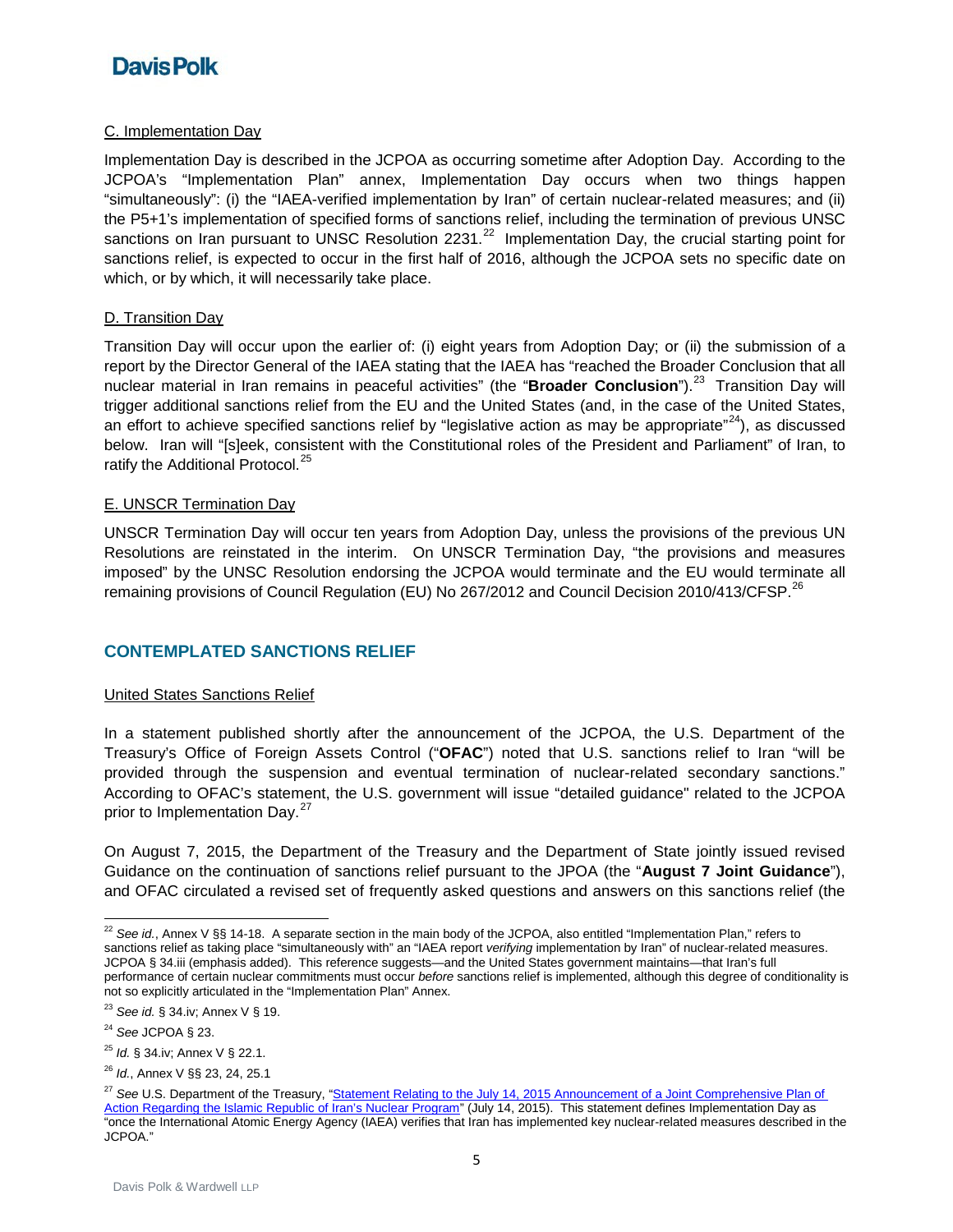"**August 7 FAQs**"). [28](#page-5-0) According to the August 7 Joint Guidance, the sanctions relief provided for in the JPOA (and subsequent extensions of the JPOA), which we have described in a [previous memorandum,](http://www.davispolk.com/sites/default/files/01.24.14.Implementation.Memo_.pdf) will be extended until Implementation Day. The August 7 Joint Guidance cautioned that this "JPOA sanctions relief is the only Iran-related sanctions relief that will be in effect until Implementation Dav."<sup>[29](#page-5-1)</sup>

Under the JCPOA, the United States has committed to "cease to apply, and subsequently terminate, or modify to effectuate the termination of"<sup>[30](#page-5-2)</sup> its "secondary" sanctions aimed at "non-U.S. persons"<sup>[31](#page-5-3)</sup> that engage in certain activities (even if such activities lack a U.S. nexus) targeted by nuclear-related sanctions. Such secondary sanctions can inflict a range of consequences on non-U.S. persons for participating in proscribed transactions involving Iran, even when acting outside of the United States and in compliance with local law. However, key secondary sanctions on Iran will remain in place under the JCPOA, including secondary sanctions that target foreign financial institutions and other non-U.S. persons that engage in significant transactions with Iranian persons on the Specially Designated Nationals and Blocked Persons List (the "**SDN List**"), as well as secondary sanctions related to Iran's support for terrorism, human rights abuses, and missile activities.<sup>[32](#page-5-4)</sup> Moreover, "direct" sanctions that prohibit U.S. persons from engaging in virtually all commercial dealings with or in Iran, and comprise the vast majority of U.S. sanctions on Iran, will remain in place (except for specific commitments the United States has made to license certain activities, as described below). The JCPOA is explicit in cautioning that "U.S. persons and U.S.-owned or -controlled foreign entities will continue to be generally prohibited from conducting transactions of the type permitted pursuant to this JCPOA, unless authorised" by OFAC.<sup>33</sup> The JCPOA also makes clear that U.S. sanctions relief "is without prejudice to sanctions that may apply under legal provisions other than those cited [in the JCPOAI."<sup>34</sup> Finally, issuers' disclosure obligations pursuant to Section 219 of the Iran Threat Reduction and Syria Human Rights Act of 2012 ("**TRA**"), which amended Section 13 of the Securities Exchange Act of 1934, are not affected by the JCPOA.<sup>[35](#page-5-7)</sup>

<span id="page-5-5"></span><sup>33</sup> JCPOA, Annex II, n.6; *see also id.* § 7.1 ("[B]eginning on implementation day such sanctions [outlined in Section 4], including associated services, would not apply to *non-U.S. persons* . . .") (emphasis added).

<span id="page-5-6"></span><sup>34</sup> JCPOA, Annex II, n.14.

<span id="page-5-7"></span><sup>35</sup> As we **previously reported**, Section 219 imposes reporting obligations on issuers required to file annual or quarterly reports with the SEC (including both U.S. domestic and foreign private issuers) with respect to certain Iran-related transactions and transactions involving certain SDNs.

<span id="page-5-0"></span> $\overline{a}$ <sup>28</sup> U.S. Department of the Treasury and U.S. Department of State, "Guidance Relating to the Continuation of Certain Temporary [Sanctions Relief Pursuant to the JPOA Prior to Implementation of the JCPOA"](http://www.treasury.gov/resource-center/sanctions/Programs/Documents/guidance_ext_20150807.pdf) (August 7, 2015); OFAC, "Frequently Asked Questions [Relating to the Continuation of Certain Temporary Sanctions Relief Pursuant to the JPOA Prior to the Implementation of the JCPOA"](http://www.treasury.gov/resource-center/sanctions/Programs/Documents/jpoa_ext_faq_20150807.pdf) (August 7, 2015).

<span id="page-5-1"></span><sup>&</sup>lt;sup>29</sup> "Guidance Relating to the Continuation of Certain Temporary Sanctions Relief Pursuant to the JPOA Prior to Implementation of the JCPOA" (August 7, 2015), 1.

<span id="page-5-2"></span><sup>30</sup> *See* JCPOA, Annex II, note 6; Annex V, note 2.

<span id="page-5-3"></span><sup>&</sup>lt;sup>31</sup> The JCPOA defines "non-U.S. persons" as "any individual or entity, excluding (i) any United States citizen, permanent resident alien, entity organised under the laws of the United States or any jurisdiction within the United States (including foreign branches), or any person in the United States, and (ii) any entity owned or controlled by a U.S. person." JCPOA, Annex II, n.6. This definition is consistent with OFAC's interpretation of the scope of Iran sanctions applicable to U.S. persons and entities owned or controlled by U.S. persons.

<span id="page-5-4"></span><sup>32</sup> *See* [Iranian Financial Sanctions Regulations,](http://www.ecfr.gov/cgi-bin/text-idx?SID=9874a1de71122f946a56d27417c6c372&tpl=/ecfrbrowse/Title31/31cfr561_main_02.tpl) 31 C.F.R. §§ 561.201-203; CISADA §§ 105A, 303[; E.O. 13608,](http://www.treasury.gov/resource-center/sanctions/Programs/Documents/fse_eo.pdf) "Prohibiting Certain Transactions With and Suspending Entry Into the United States of Foreign Sanctions Evaders With Respect to Iran and Syria" (May 1, 2012); [E.O. 13606,](http://www.treasury.gov/resource-center/sanctions/Programs/Documents/13606.pdf) "Blocking the Property and Suspending Entry Into the United States of Certain Persons With Respect to Grave Human Rights Abuses by the Governments of Iran and Syria via Information Technology" (April 22, 2012); E.O. 13628 §§ 2-4; and E.O. [13553,](http://www.treasury.gov/resource-center/sanctions/Documents/13553.pdf) "Blocking Property of Certain Persons With Respect to Serious Human Rights Abuses by the Government of Iran and Taking Certain Other Actions" (Sept. 28, 2010). In testimony at a hearing convened by the Senate Committee on Foreign Relations on July 23, 2015, Secretary of State Kerry and Treasury Secretary Lew each confirmed that the United States retains the right to pass new sanctions against Iran for non-nuclear activities. Comments during Senate Foreign Relations Committee Hearing, "Iran Nuclear [Agreement Review" \(July 23, 2015\).](http://www.foreign.senate.gov/hearings/072315) In response to a question from Senator Cardin, Secretary Lew stated that "in principle, we have not taken any of the means that we have of applying economic pressure off the table for non-nuclear purposes." *Id.* The August 7 Joint Guidance notes that the U.S. government retains the authority to impose sanctions with respect to activities that are "materially inconsistent with JPOA sanctions relief" as outlined in the August 7 Joint Guidance, as well as the authority "to continue imposing sanctions under other authorities, such as those used to combat terrorism, destabilizing regional activity, and human rights violations." August 7 Joint Guidance, 1.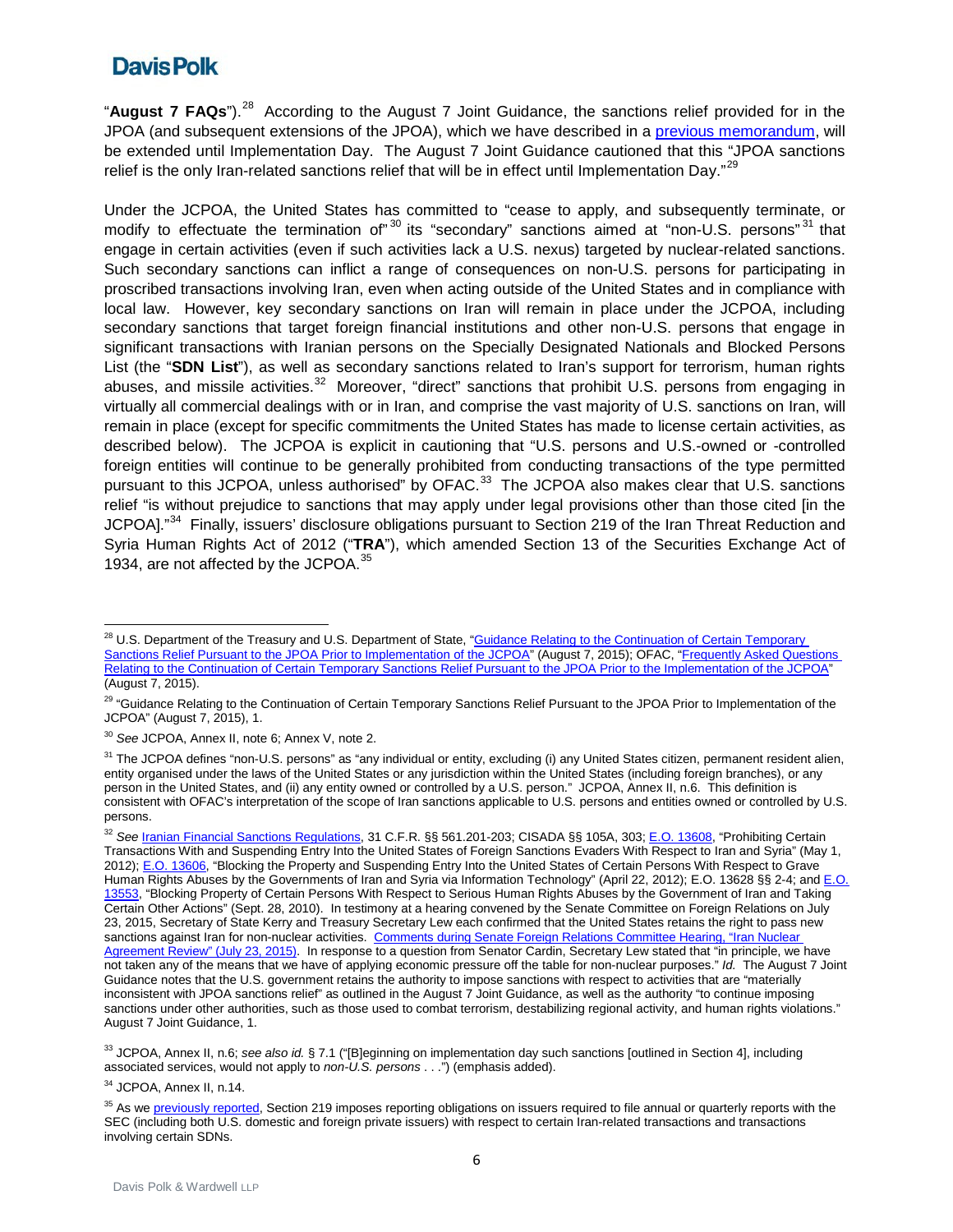In addition to these U.S. sanctions that will remain in place, the August 7 Joint Guidance notes that, if at any point Iran materially breaches its commitments under the JCPOA, the United States government "has the ability to snap back sanctions" whose application has been ceased or otherwise modified pursuant to the JCPOA. The August 7 Joint Guidance also states that the United States government "will issue further guidance in the event that Implementation Day will not be reached or sanctions are snapped back." <sup>[36](#page-6-0)</sup> As noted above, in the event of a snapback of U.S. sanctions, the JCPOA does not "grandfather" any contracts entered into pursuant to the JCPOA relief. Therefore, the prospect of the possible re-imposition of U.S. nuclear-related sanctions on Iran, and of new U.S. "non-nuclear" sanctions on Iran, will remain a serious consideration for non-U.S. persons doing business in Iran or with Iranian persons for some time to come.

The United States has committed to cease the application of, and to seek such legislative action as may be appropriate to terminate, or modify to effectuate the termination of, the following the statutory provisions, and to terminate the following E.O.s, in accordance with Annex V: $37$ 

- [Iran Sanctions Act of 1996:](http://www.treasury.gov/resource-center/sanctions/Programs/Documents/isa_1996.pdf) §§ 5(a)(1)-(8) and 5(b)(2);
- [Comprehensive Iran Sanctions, Accountability, and Divestment Act of 2010](http://www.treasury.gov/resource-center/sanctions/Documents/hr2194.pdf) ("**CISADA**"): § 104(c)(2)(E)(ii)(I);
- [National Defense Authorization Act for Fiscal Year 2012:](http://www.treasury.gov/resource-center/sanctions/Programs/Documents/ndaa_publaw.pdf) §§ 1245(d)(1) and (3);
- [Iran Freedom and Counter-Proliferation Act of 2012:](http://www.treasury.gov/resource-center/sanctions/Programs/Documents/pl112_239.pdf) §§ 1244(c)(1), (d), and (h)(2); 1245(a)(1)(A)-(C) and (c); 1246(a); and 1247(a);
- [TRA:](http://www.treasury.gov/resource-center/sanctions/Documents/hr_1905_pl_112_158.pdf) §§ 211(a), 212(a), 213(a), 220, and 501;
- Iran, North Korea and [Syria Nonproliferation Act:](http://www.gpo.gov/fdsys/pkg/BILLS-106hr1883enr/pdf/BILLS-106hr1883enr.pdf) sanctions on the acquisition of nuclear-related commodities and services for nuclear activities contemplated in the JCPOA;
- [E.O. 13574,](http://www.treasury.gov/resource-center/sanctions/Programs/Documents/2011_isa_eo.pdf) "Authorizing the Implementation of Certain Sanctions Set Forth in the Iran Sanctions Act of 1996" (May 23, 2011);
- [E.O. 13590,](http://www.gpo.gov/fdsys/pkg/FR-2011-11-23/pdf/2011-30463.pdf) "Authorizing the Imposition of Certain Sanctions With Respect to the Provision of Goods, Services, Technology, or Support for Iran's Energy and Petrochemical Sectors" (November 21, 2011);
- [E.O. 13622,](http://www.treasury.gov/resource-center/sanctions/Programs/Documents/13622.pdf) "Authorizing Additional Sanctions With Respect to Iran" (July 30, 2012);
- [E.O. 13645,](http://www.treasury.gov/resource-center/sanctions/Programs/Documents/13645.pdf) "Authorizing the Implementation of Certain Sanctions Set Forth in the Iran Freedom and Counter-Proliferation Act of 2012 and Additional Sanctions With Respect to Iran" (June 3, 2013); and
- Sections 5-7 and 15 of [E.O. 13628,](http://www.treasury.gov/resource-center/sanctions/Programs/Documents/2012iranthreat_eo.pdf) "Authorizing the Implementation of Certain Sanctions Set Forth in the Iran Reduction and Syria Human Rights Act of 2012 and Additional Sanctions With Respect to Iran" (October 9, 2012).

Each of the specified E.O.s is to be terminated on Implementation Day, effecting sanctions relief in the categories of activity described in sections 4.1-4.7 of Annex II; E.O. 13628 will be terminated in part. The United States generally commits to "[c]ease the application of" nuclear-related statutory secondary sanctions effective Implementation Day, and to seek such legislative action as may be appropriate to terminate, or modify to effectuate the termination of, such statutory sanctions on Transition Day. The United States represents that the specified provisions of these six statutes and five E.O.s constitute the full and complete list of all U.S. nuclear-related sanctions.<sup>[38](#page-6-2)</sup>

#### A. Areas of Sanctions Relief

If implemented, the U.S. sanctions relief described in the JCPOA would ease the following categories of secondary sanctions and restrictions, effective Implementation Day:

<span id="page-6-0"></span> $\overline{a}$ <sup>36</sup> August 7 Joint Guidance, 1; *id.*, note 1. *See also* August 7 FAQs, Question 12.

<span id="page-6-1"></span><sup>37</sup> *See* JCPOA, Annex II § 4 *et seq.*; Annex V § 17. Annex V § 17.2 states that the application of certain of these sanctions provisions (as specified in Annex II § 4.6) is to be ceased only in connection with "activities consistent with [the] JCPOA," including trade with individuals and entities listed in an attachment to Annex II.

<span id="page-6-2"></span><sup>38</sup> JCPOA, Annex II §§ 4-4.7, 6. *See also* JCPOA § 24; Annex V §§ 11, 17.1-17.4.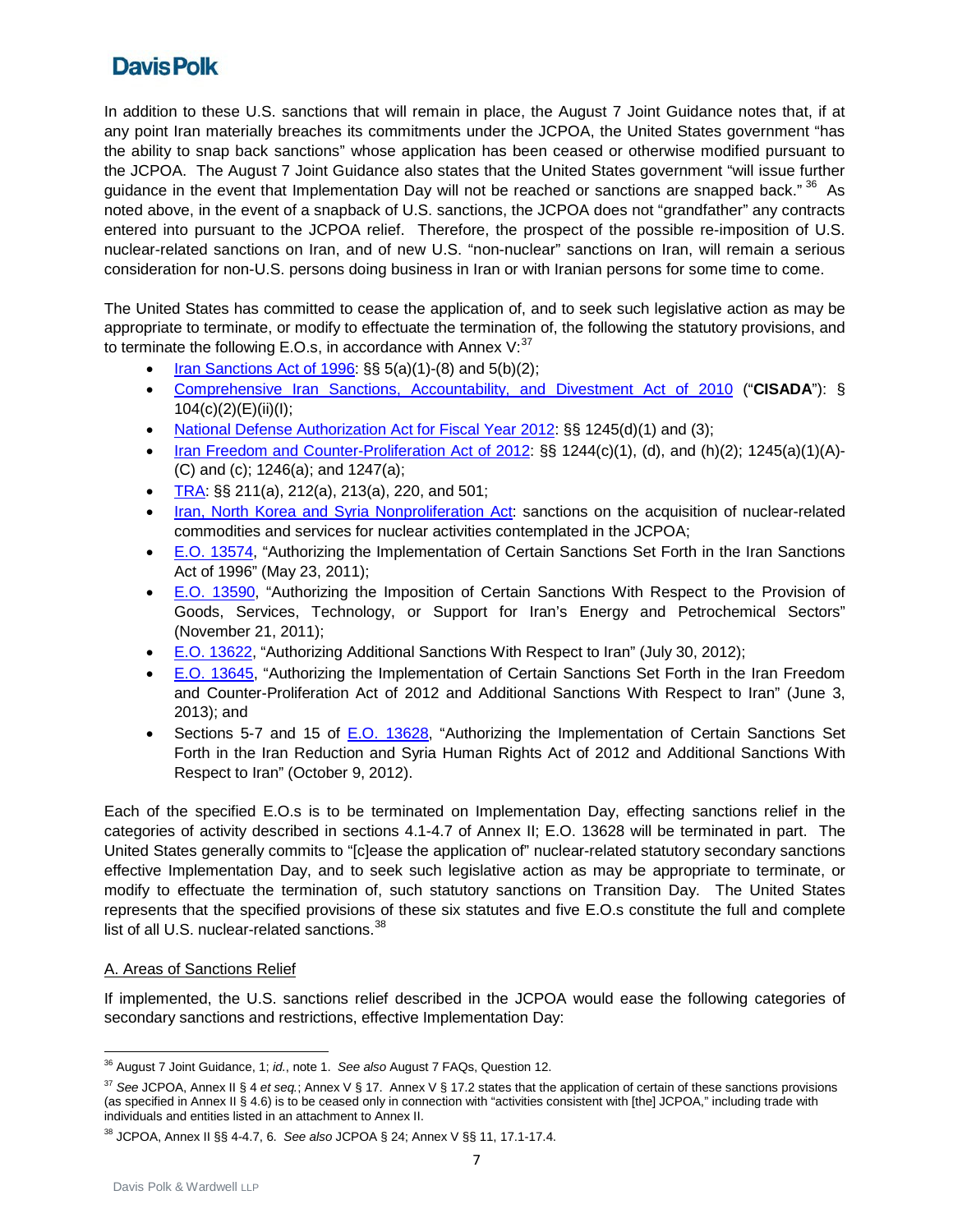- *Financial and banking measures*: sanctions on transactions with specified Iranian financial institutions and certain designated individuals, including the Central Bank of Iran, the National Iranian Oil Company, and other specified designees;  $39$  sanctions on the Iranian Rial;  $40$  sanctions on the provision of U.S. banknotes to the Government of Iran ("GOI");<sup>[41](#page-7-2)</sup> bilateral trade limitations on Iranian revenues held abroad;<sup>[42](#page-7-3)</sup> sanctions on the purchase of Iranian sovereign debt;<sup>[43](#page-7-4)</sup> and sanctions on associated services for each of the foregoing; $^{44}$  $^{44}$  $^{44}$
- *Insurance measures*: sanctions on the provision of underwriting services, insurance, or reinsurance in connection with activities consistent with the JCPOA;  $45$
- *Energy and petrochemical sectors*: sanctions relating to the sale and purchase of Iranian crude oil;<sup>[46](#page-7-7)</sup> sanctions on investment in Iran's oil, gas, and petrochemical sectors;<sup>[47](#page-7-8)</sup> sanctions on certain transactions involving Iranian petroleum, petrochemical products, and natural gas;<sup>[48](#page-7-9)</sup> sanctions on transactions with Iran's energy sector;<sup>[49](#page-7-10)</sup> and associated services;<sup>[50](#page-7-11)</sup>
- *Shipping, shipbuilding, and port sectors*: sanctions on transactions with Iran's shipping and shipbuilding sectors and port operators,  $51$  and associated services;  $52$
- *Gold and precious metals*: sanctions on Iran's trade in gold and other precious metals, [53](#page-7-14) and associated services; [54](#page-7-15)
- *Software and metals*: sanctions on trade with Iran in graphite and other raw or semi-finished metals and software for integrating industrial processes, in connection with activities consistent with the JCPOA;<sup>[55](#page-7-16)</sup> and associated services for each of the foregoing;<sup>[56](#page-7-17)</sup> and
- *Automotive sector*: sanctions on the sale, supply, or transfer of goods and services used in connection with Iran's automotive sector,<sup>[57](#page-7-18)</sup> and associated services.<sup>[58](#page-7-19)</sup>

As noted, U.S. persons will not be permitted to engage in these activities. The United States has only committed not to penalize non-U.S. persons (excluding subsidiaries of U.S. persons)<sup>[59](#page-7-20)</sup> who engage in such transactions (so long as such transactions are not conducted in U.S. dollars, as U.S. dollar clearing transactions involving Iran remain prohibited).

<span id="page-7-4"></span><sup>43</sup> *Id.* § 4.1.5.

- <span id="page-7-6"></span><sup>45</sup> *Id.* § 4.2.1.
- <span id="page-7-7"></span><sup>46</sup> *Id.* § 4.3.1.
- <span id="page-7-8"></span><sup>47</sup> *Id.* § 4.3.2.
- <span id="page-7-9"></span><sup>48</sup> *Id.* § 4.3.3.
- <span id="page-7-10"></span><sup>49</sup> *Id.* § 4.3.5.
- <span id="page-7-11"></span><sup>50</sup> *Id.* § 4.3.6.
- <span id="page-7-12"></span><sup>51</sup> *Id.* § 4.4.1.
- <span id="page-7-13"></span><sup>52</sup> *Id.* § 4.4.2.
- <span id="page-7-14"></span><sup>53</sup> *Id.* § 4.5.1.
- <span id="page-7-15"></span><sup>54</sup> *Id.* § 4.5.2.
- <span id="page-7-16"></span><sup>55</sup> *Id.* § 4.6.1. *See supra*, note 37.

<span id="page-7-18"></span><sup>57</sup> *Id.* § 4.7.1.

<span id="page-7-0"></span>**<sup>.</sup>**  $39$  JCPOA, Annex II § 4.1.1.

<span id="page-7-1"></span><sup>40</sup> *Id.* § 4.1.2.

<span id="page-7-2"></span><sup>41</sup> *Id.* § 4.1.3.

<span id="page-7-3"></span> $42$  *Id.* § 4.1.4. It is expected that significant Iranian revenues blocked in banks outside the United States will be released, for activities permitted by the JCPOA.

<span id="page-7-5"></span><sup>44</sup> *Id.* § 4.1.7. "Associated services" is defined as "any service—including technical assistance, training insurance, re-insurance, brokering, transportation or financial service—necessary and ordinarily incident to the underlying activity for which sanctions have been lifted pursuant to this JCPOA." *Id.*, n.3.

<span id="page-7-17"></span><sup>56</sup> *Id.* § 4.6.2.

<span id="page-7-19"></span><sup>58</sup> *Id.* § 4.7.2.

<span id="page-7-20"></span><sup>&</sup>lt;sup>59</sup> But note that, as discussed below, the United States has committed to license such entities to engage in activities with Iran that are consistent with the JCPOA.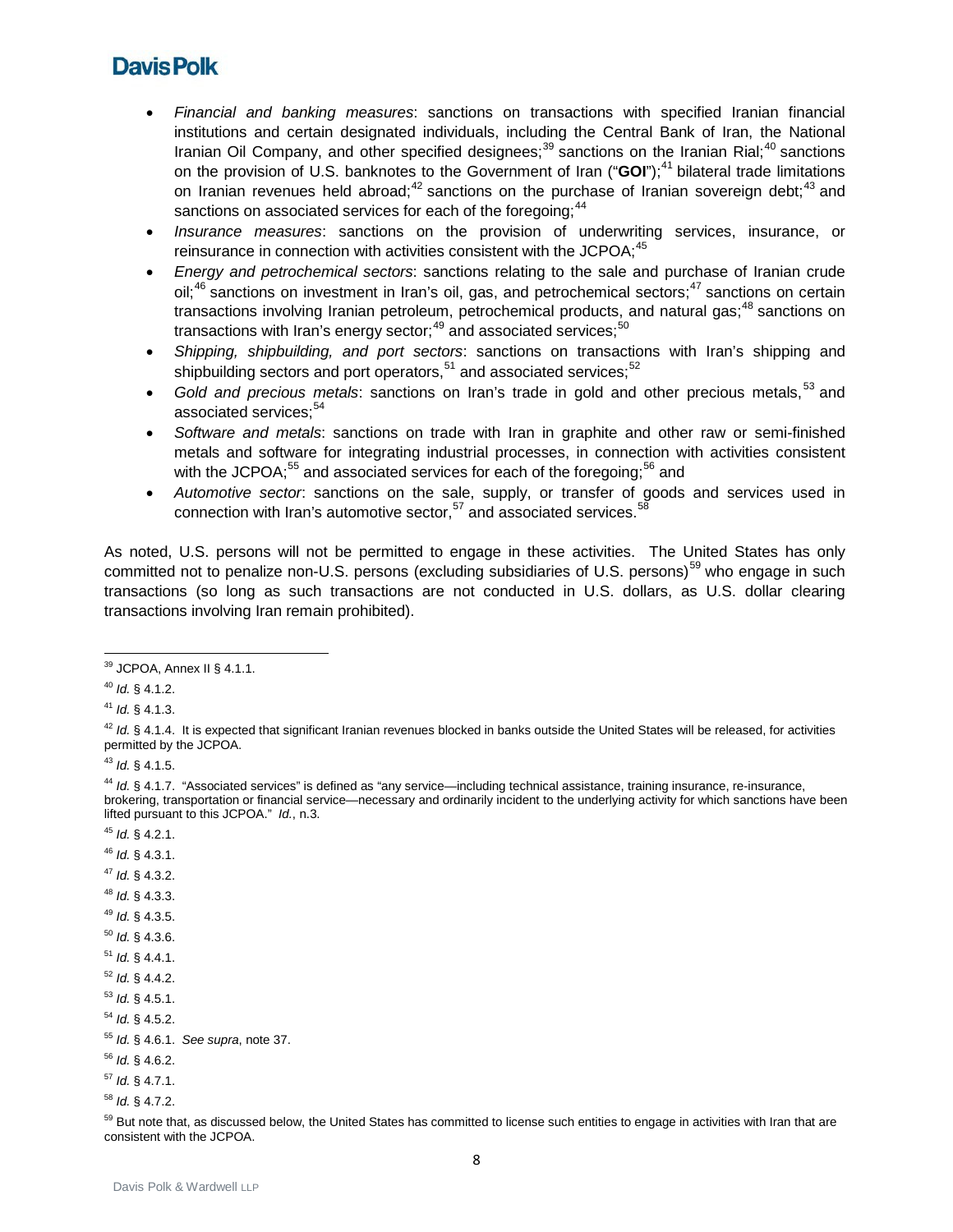*Designations and nuclear proliferation-related measures.* In addition to the above areas, the United States has committed to remove, as of Implementation Day, specified individuals and entities from the SDN List, the Foreign Sanctions Evaders List, and the Non-SDN Iran Sanctions Act List.<sup>[60](#page-8-0)</sup> The United States has also committed to remove additional individuals and entities from these lists effective Transition Day.<sup>[61](#page-8-1)</sup> Some of the parties that will be removed from these lists are Iranian financial institutions or persons identified by OFAC as being part of the GOI (as identified with an asterisk in Annex II, Attachment 3); accordingly, U.S. persons and entities owned or controlled by U.S. persons<sup>[62](#page-8-2)</sup> will continue to be prohibited from dealing with them, even after their names are removed from the SDN List.

*Licensing certain activities of U.S.-controlled foreign subsidiaries, and certain other activities.* The JCPOA commits the United States to license (on Implementation Day), generally or specifically, certain categories of currently prohibited activities, including the licensing of U.S.-owned or -controlled foreign subsidiaries to engage in "activities with Iran" that are "consistent with [the] JCPOA." <sup>[63](#page-8-3)</sup> This is notable because non-U.S. subsidiaries have, since October 2012, been required to comply with direct sanctions against Iran. (U.S. sanctions against all other countries targeted by U.S. sanctions programs, except Cuba, do not apply to non-U.S. subsidiaries of U.S. companies.) The scope of what "activities with Iran" are "consistent with [the] JCPOA," the extent of coverage by any such licenses, and whether such licenses issued by OFAC will be general or specific are not addressed in the JCPOA, but these topics are likely to be covered in the detailed guidance that OFAC plans to issue before Implementation Day.

The United States also commits to issue licenses to permit: (i) the sale of commercial passenger aircraft and related parts and services to Iran under certain conditions;<sup>[64](#page-8-4)</sup> and (ii) the importation into the United States of Iranian carpets and foodstuffs.<sup>65</sup>

#### B. Measures for Implementing Relief

The United States commits to provide the relief described above through a combination of measures (e.g., using executive branch authorities embedded in sanctions legislation to waive or cease the application of certain statutory sanctions, terminating E.O.s, removing designees from sanctions lists, and issuing licenses for specified categories of activities). The JCPOA states that the "U.S. Administration, acting consistent with the respective roles of the President and the Congress," will refrain from re-introducing or re-imposing the sanctions detailed above, or imposing new nuclear-related sanctions.<sup>[66](#page-8-6)</sup> The JCPOA further states, "The United States will make best efforts in good faith to sustain this JCPOA and to prevent interference with the realisation of the full benefit by Iran of the sanctions lifting specified in Annex II."<sup>67</sup> However, the United States retains the right to re-introduce or re-impose nuclear-related sanctions if it determines that Iran has not met its commitments under the JCPOA (as further described in the Dispute Resolution section below). The JCPOA notes that "Iran has stated that it will treat . . . a re-introduction or re-imposition of the sanctions specified in Annex II, or . . . an imposition of new nuclear-related sanctions, as grounds to cease performing

 $\overline{a}$ <sup>60</sup> *Id.* § 4.8.1.

<span id="page-8-1"></span><span id="page-8-0"></span> $61$  Further, the United States also commits to ease sanctions as of Transition Day (i) under the Iran, North Korea, and Syria Nonproliferation Act on the acquisition of nuclear-related commodities and services for activities contemplated in the JCPOA; (ii) on joint ventures related to the mining, production, or transportation of uranium; and (iii) related to the exclusion of Iranian citizens from higher education coursework related to careers in nuclear science, nuclear engineering, or the energy sector.

<span id="page-8-2"></span><sup>62</sup> *See* footnote 59.

<span id="page-8-3"></span><sup>63</sup> JCPOA, Annex II §§ 5.1.1.-5.1.3.

<span id="page-8-4"></span><sup>&</sup>lt;sup>64</sup> On August 7, 2015, OFAC issued a *Third Amended Statement of Licensing Policy on Activities Related to the Safety of Iran's Civil* [Aviation Industry,](http://www.treasury.gov/resource-center/sanctions/Programs/Documents/3rd_amended_jpoa_lic.pdf) re-extending OFAC's January 2014 favorable licensing policy on activities related to Iran's civil aviation industry. The JCPOA makes clear that "[s]hould the United States determine that licensed aircraft, goods, or services have been used for purposes other than exclusively civil aviation end-use, or have been re-sold or re-transferred to persons on the SDN List, the United States would view this as grounds to cease performing its commitments under [this section]." JCPOA, Annex II, n.12.

<span id="page-8-5"></span><sup>&</sup>lt;sup>65</sup> Note that until September 2010, imports into the United States of Iranian carpets and foodstuffs were permitted by general license. *See* Iranian Transactions Regulations, 75 Fed. Reg. 59, 611-13 (Sept. 28, 2010).

<span id="page-8-7"></span><span id="page-8-6"></span><sup>&</sup>lt;sup>66</sup> JCPOA § 26. This reference marks one of the few instances in the JCPOA where the present U.S. Administration or its senior officials, rather than "the United States" itself, is described as committing to undertake, or refrain from taking, a certain action. <sup>67</sup> *Id.*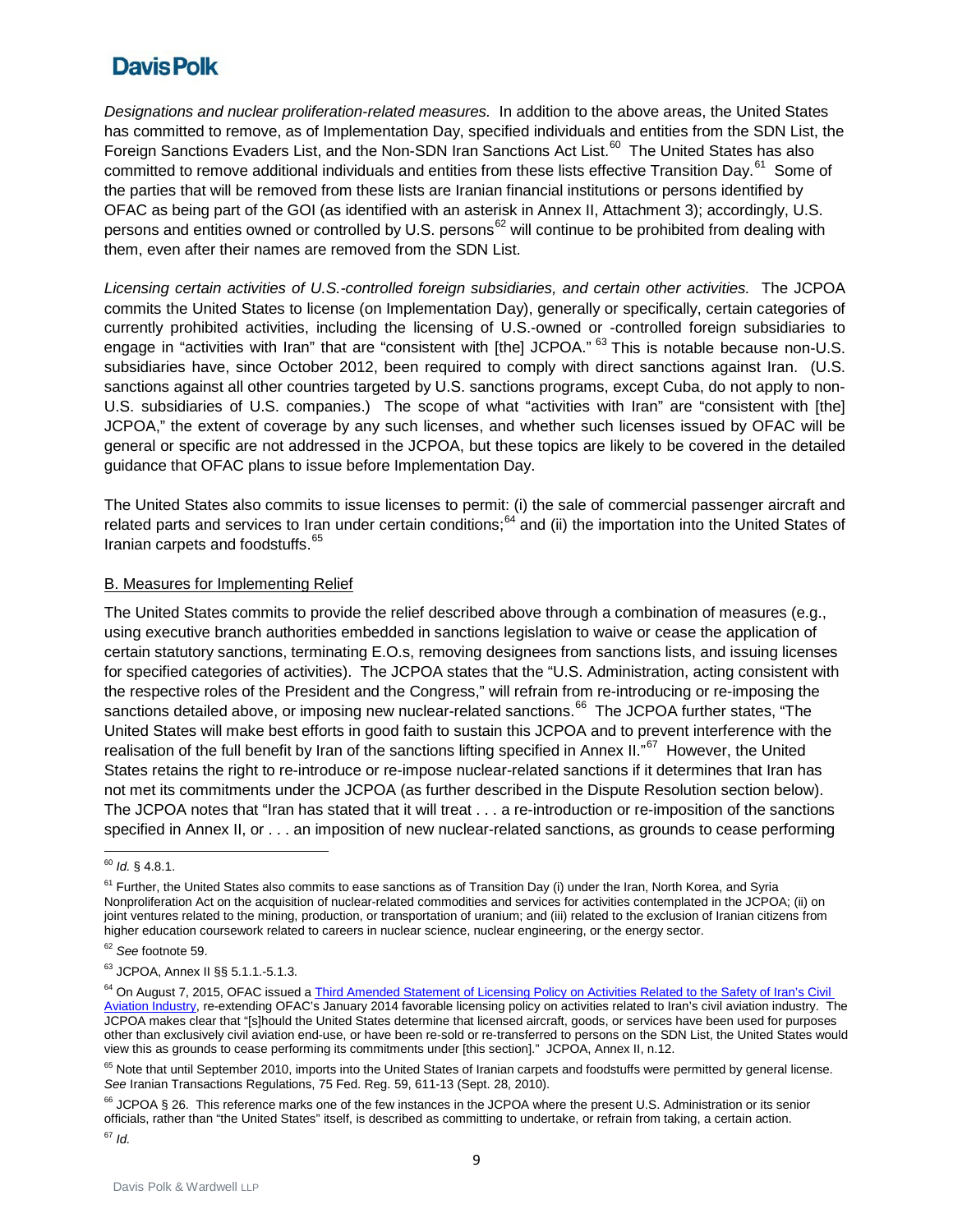its commitments under [the] JCPOA in whole or in part."<sup>[68](#page-9-0)</sup>

Additionally, the JCPOA provides that "the United States will take appropriate steps, taking into account all available authorities," to achieve implementation of U.S. sanctions relief if state or local laws impede the implementation of such relief, including by "actively encourag[ing] officials at the state or local level to take into account the changes in the U.S. policy" under the JCPOA.<sup>[69](#page-9-1)</sup>

Although the agreement includes broad language noting that the United States will, on Transition Day, "[s]eek such legislative action as may be appropriate to terminate, or modify to effectuate the termination of" certain sanctions, the JCPOA does not contain any concrete commitments to modify or repeal any underlying statutes sanctioning Iran.<sup>[70](#page-9-2)</sup> Only Congress has this power. Notwithstanding the commitment to "seek" legislative action "as may be appropriate" on Transition Day, specific U.S. sanctions relief, as envisioned in the JCPOA, could be accomplished exclusively through executive action.

#### EU Sanctions Relief

EU sanctions relief under the JCPOA is much broader than U.S. sanctions relief and is expected to result in various opportunities for European individuals and entities to conduct business in and with Iran. The EU and its member states commit to lift "all provisions of the EU Regulation [i.e., Council Regulation No 267/2012 and corresponding provisions of Council Decision 2010/413/CFSP] . . . implementing all nuclear-related economic and financial sanctions."<sup>[71](#page-9-3)</sup> EU relief permits EU persons to engage in a broader range of commercial activities in Iran and/or with Iranian companies than U.S. persons.<sup>[72](#page-9-4)</sup> EU sanctions relief slated to take effect on Implementation Day includes the termination of certain EU legal instruments and national implementing legislation imposing the following sanctions or restrictive measures:

- *Financial, banking, and insurance measures*: prohibitions on financial transfers to and from Iran, sanctions on banking activities, sanctions on insurance, sanctions on financial messaging services (including the Society for Worldwide Interbank Financial Telecommunication (SWIFT)), sanctions on financial support for trade with Iran (such as export guarantees), sanctions on grants, financial assistance, and concessional loans, sanctions on GOI public-guaranteed bonds, and associated services for each of the foregoing;<sup>[73](#page-9-5)</sup>
- *Oil, gas, and petrochemical sectors*: sanctions on the import of oil and gas from Iran, sanctions on the import of Iranian petrochemical products, sanctions on the export of key equipment for and investment in the oil, gas, and petrochemical sectors, and associated services; $<sup>4</sup>$ </sup>
- <span id="page-9-10"></span>• *Shipping, shipbuilding, and transport sectors*: sanctions related to shipping and shipbuilding, the transport sector, and associated services; $75$
- *Gold, other precious metals, banknotes, and coinage*: sanctions on gold, precious metals and diamonds, banknotes, coinage, and associated services;<sup>[76](#page-9-8)</sup>
- *Metals*: sanctions on metals and associated services:<sup>[77](#page-9-9)</sup>
- Software: sanctions on software and associated services;<sup>[78](#page-9-10)</sup> and

- <span id="page-9-6"></span><sup>74</sup> *Id.* §§ 1.2.1-1.2.5.
- <span id="page-9-7"></span><sup>75</sup> *Id.* §§ 1.3.1-1.3.3.
- <span id="page-9-8"></span><sup>76</sup> *Id.* §§ 1.4.1-1.4.2.

<span id="page-9-9"></span><sup>77</sup> *Id.* §§ 1.6.1-1.6.2.

<span id="page-9-0"></span><sup>68</sup> *Id*. See also *id.* § 37.

<span id="page-9-1"></span><sup>69</sup> *Id.* § 25.

<span id="page-9-2"></span><sup>&</sup>lt;sup>70</sup> Id., Annex V § 21.1. The language describing American commitments effective on Implementation Day states that the United States will "[c]ease the *application* of" specified sanctions, with no reference to "seeking" legislative action "as may be appropriate." *Id.* § 17.1 (emphasis added). *See also* JCPOA § 23 (noting that, upon Transition Day, "the United States will seek such legislative action as may be appropriate" to terminate sanctions on the acquisition of nuclear-related commodities and services).

<span id="page-9-3"></span><sup>71</sup> JCPOA § 19.

<span id="page-9-4"></span><sup>&</sup>lt;sup>72</sup> The JCPOA, for example, would permit "[t]ransfers of funds between EU persons, entities or bodies, including EU financial and credit institutions, and Iranian persons, entities or bodies, including Iranian financial and credit institutions." *Id.*, Annex II § 3.2.1.

<span id="page-9-5"></span><sup>73</sup> *Id.* §§ 1.1.1-1.1.8.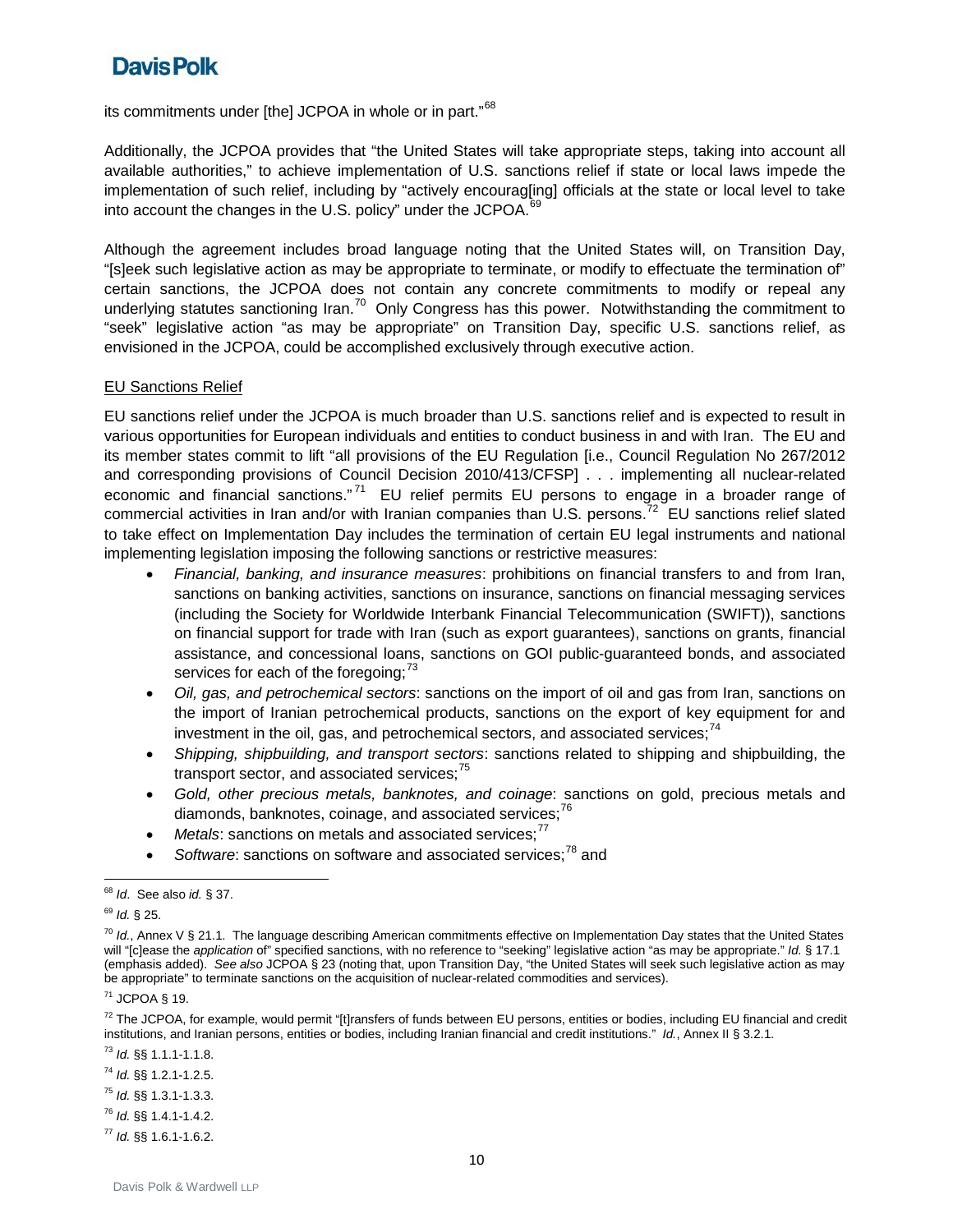• *Listing of persons, entities, and bodies*: asset freeze and visa ban measures applicable to listed Iranian banks and financial institutions, and listed persons, entities, and bodies related to the oil, gas, and petrochemical sectors, among others.<sup>[79](#page-10-0)</sup>

In addition, the EU commits to provide relief from the following sanctions or restrictive measures effective on Transition Day:

- *Nuclear proliferation-related measures*: sanctions related to proliferation-sensitive nuclear activities and associated services:<sup>[80](#page-10-1)</sup> and
- Arms: sanctions on arms and associated services.<sup>[81](#page-10-2)</sup>

To implement these forms of relief, the JCPOA calls for a phased suspension and/or termination of specified EU Council Regulations, Council Decisions, and national implementing legislation. On Transition Day, for example, the EU would terminate specified provisions of Council Regulation No. 267/2012 and suspend the corresponding provisions of Council Decision 2010/413/CFSP. Also on Transition Day, the provisions of Council Decision 2010/413/CFSP suspended on Implementation Day, which include import and export restrictions, restrictions on financial support for trade with Iran, and restrictions on Iran's financial sector, would be terminated. In contrast to the U.S. commitment to "[s]eek such legislative action as may be appropriate" to effectuate statutory sanctions relief, the JCPOA states that "EU Member States will terminate or amend national implementing legislation as required," to take effect Implementation Day.<sup>[82](#page-10-3)</sup>

#### **UNSC RESOLUTION**

As noted above, the UNSC passed Resolution 2231 on July 20, 2015, triggering the 90-day period leading up to Adoption Day, which is likely to occur on October 18, 2015. Among other things, Resolution 2231 terminates, effective on Implementation Day, UNSC Resolutions 1696 (2006), <sup>[83](#page-10-4)</sup> 1737 (2006), <sup>[84](#page-10-5)</sup> 1747 (2007), [85](#page-10-6) 1803 (2008), [86](#page-10-7) 1835 (2008), [87](#page-10-8) 1929 (2010), [88](#page-10-9) and 2224 (2015) [89](#page-10-10) (the "**terminated UNSC Resolutions**"), by which the UNSC has imposed sanctions on Iran. Resolution 2231 "decides" that, simultaneous with the termination of these previous UNSC Resolutions, "[a]ll States shall comply" with specified provisions of a "Statement" appended as Annex B to Resolution 2231 (the "**Annex B Statement**"). The specified provisions of the Annex B Statement stipulate, among other things, that:

<span id="page-10-6"></span>85 UNSC Resolution 1747, passed on March 24, 2007, imposed an arms embargo on Iran and expanded freezing of Iranian assets.

<span id="page-10-7"></span><sup>86</sup> UNSC Resolution 1803, passed on March 3, 2008, extended asset freezing on Iran and called on states to monitor the activities of Iranian banks, inspect Iranian ships and aircraft, and monitor individuals involved with Iran's nuclear program.

<span id="page-10-8"></span><sup>87</sup> UNSC Resolution 1835, passed on September 27, 2008, found Iran to be in defiance of previous UNSC Resolutions and to be making significant progress on developing centrifuges.

<span id="page-10-9"></span>88 UNSC Resolution 1929, passed on June 9, 2010, banned Iran from participating in activities related to ballistic missiles, tightened the arms embargo on Iran, tightened travel bans on individuals involved with Iran's nuclear program, froze the funds and assets of Iran's Revolutionary Guard, and recommended that states inspect Iranian cargo, prohibit the servicing of Iranian vessels involved in prohibited activities, prevent the provision of financial services used for nuclear activities, prohibit the opening of Iranian banks in their territory, prevent Iranian banks from entering into relationships with their banks if doing so may contribute to Iran's nuclear program, and prevent their financial institutions from opening offices and accounts in Iran.

<span id="page-10-10"></span>89 UNSC Resolution 2224, passed on June 9, 2015, extended the mandate of the Panel of Experts that assists the Iran Sanctions Committee (created by Resolution 1737), which monitors Iran's nuclear sanctions.

<sup>78</sup> *Id.* §§ 1.7.2-1.7.2.

<span id="page-10-0"></span><sup>79</sup> *Id.* § 1.9.1.

<span id="page-10-1"></span><sup>80</sup> *Id.* §§ 1.5.1-1.5.2.

<span id="page-10-2"></span><sup>81</sup> *Id.* §§ 1.8.1-1.8.2.

<span id="page-10-3"></span> $82$  JCPOA, Annex V § 16.1.

<span id="page-10-4"></span><sup>83</sup> UNSC Resolution 1696, passed on July 31, 2006, demanded that Iran suspend all nuclear enrichment and reprocessing activities or face sanctions.

<span id="page-10-5"></span><sup>84</sup> UNSC Resolution 1737, passed on December 13, 2006 in response to Iran's failure to comply with UNSC Resolution 1696 and IAEA requirements, required that Iran suspend enrichment and reprocessing activities and cooperate with the IAEA, banned the supply of nuclear-related materials and technology to Iran, and froze the assets of key individuals and companies related to Iran's nuclear program.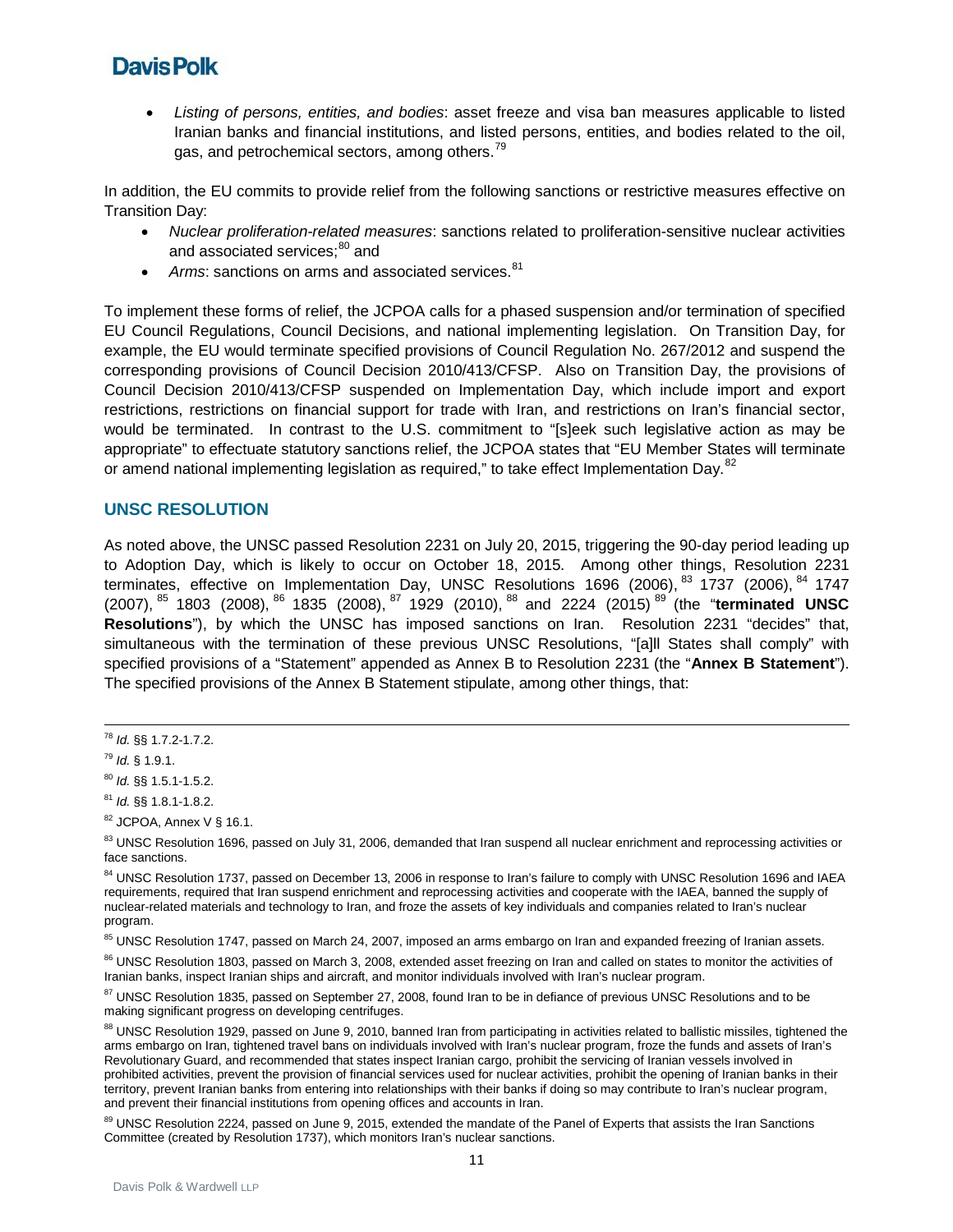- For eight years after Adoption Day (or upon the IAEA submitting a report confirming the Broader Conclusion, whichever is earlier), all states are to continue to freeze the funds, other financial assets and economic resources owned or controlled by the individuals and entities specified on the list established and maintained pursuant to Resolution 1737, except specified individuals and entities enumerated on an attachment to the Annex B Statement and any others that may be "de-listed" by the UNSC. During this time period all states are also to freeze the funds, other financial assets and economic resources of individuals and entities that may be designated by the Security Council for involvement in proliferation-sensitive nuclear activities undertaken contrary to Iran's JCPOA commitments or the development of nuclear weapon delivery systems, or for having assisted, acted on behalf of, or been owned or controlled by designated individuals. <sup>[90](#page-11-0)</sup>
- For five years from Adoption Day (or upon the IAEA submitting a report confirming the Broader Conclusion, whichever is earlier), all states are to take the necessary measures to prevent the entry into or transit through their territories of any of the individuals described above. $91$
- Until ten years after Adoption Day (or upon the IAEA submitting a report confirming the Broader Conclusion, whichever is earlier), specified cooperative nuclear-related activities with Iran require advance approval on a case-by-case basis by the Security Council.<sup>[92](#page-11-2)</sup>
- Until eight years after Adoption Day (or upon the IAEA submitting a report confirming the Broader Conclusion, whichever is earlier), the supply, sale or transfer to or from Iran of goods or technology that "could contribute to the development of nuclear weapon delivery systems" or that are related to the development of ballistic missiles requires advance approval on a case-by-case basis by the Security Council."<sup>[93](#page-11-3)</sup>
- Until five years after Adoption Day (or upon the IAEA submitting a report confirming the Broader Conclusion, whichever is earlier), the supply, sale or transfer to Iran of specified conventional arms and military hardware requires advance approval on a case-by-case basis by the Security Council.<sup>[94](#page-11-4)</sup>

UNSC Resolution 2231 expires ten years after Adoption Day—October 18, 2025—unless the terminated UNSC Resolutions are re-imposed pursuant to the JCPOA dispute resolution procedures described below.<sup>95</sup> Terminated UNSC Resolutions will not be re-imposed against Iran at the expiration of Resolution 2231.<sup>[96](#page-11-6)</sup>

Resolution 2231 affirms that the UNSC will adhere to the procedures for re-imposing UNSC sanctions set out in the JCPOA (as described in further detail below): if the UNSC receives notice of significant nonperformance under the JCPOA, the UNSC will reinstate UNSC Resolutions 1696, 1737, 1747, 1803, 1835, and 1929 provided that the UNSC "does not adopt a resolution . . . to continue in effect the terminations" of sanctions within 30 days of such notice of significant non-performance, the relevant issue is not resolved during that time, and the UNSC does not "decide<sup>[]</sup> otherwise."<sup>[97](#page-11-7)</sup>

<span id="page-11-2"></span><sup>92</sup> *Id.* § 2.

12

<span id="page-11-0"></span> $90$  UNSC Resolution 2231, Annex B § 6(c).

<span id="page-11-1"></span><sup>91</sup> *Id.* § 6(e).

<span id="page-11-3"></span><sup>93</sup> *Id.* § 4. Annex B also states, in a separate section, "Iran is called upon not to undertake any activity related to ballistic missiles designed to be capable of delivering nuclear weapons, including launches using such ballistic missiles, until the date eight years after the JCPOA Adoption Day or until the date on which the IAEA submits a report confirming the Broader Conclusion, whichever is earlier." *Id.* § 3.

<span id="page-11-4"></span><sup>94</sup> *Id.* § 5.

<span id="page-11-5"></span><sup>95</sup> UNSC Resolution 2231 § 8.

<span id="page-11-6"></span><sup>96</sup> *Id.*

<span id="page-11-7"></span><sup>&</sup>lt;sup>97</sup> Id. §§ 11-12. Neither the JCPOA nor UNSC Resolution 2231 defines the mechanisms or procedures by which the UNSC would "decide[] otherwise" in such a case.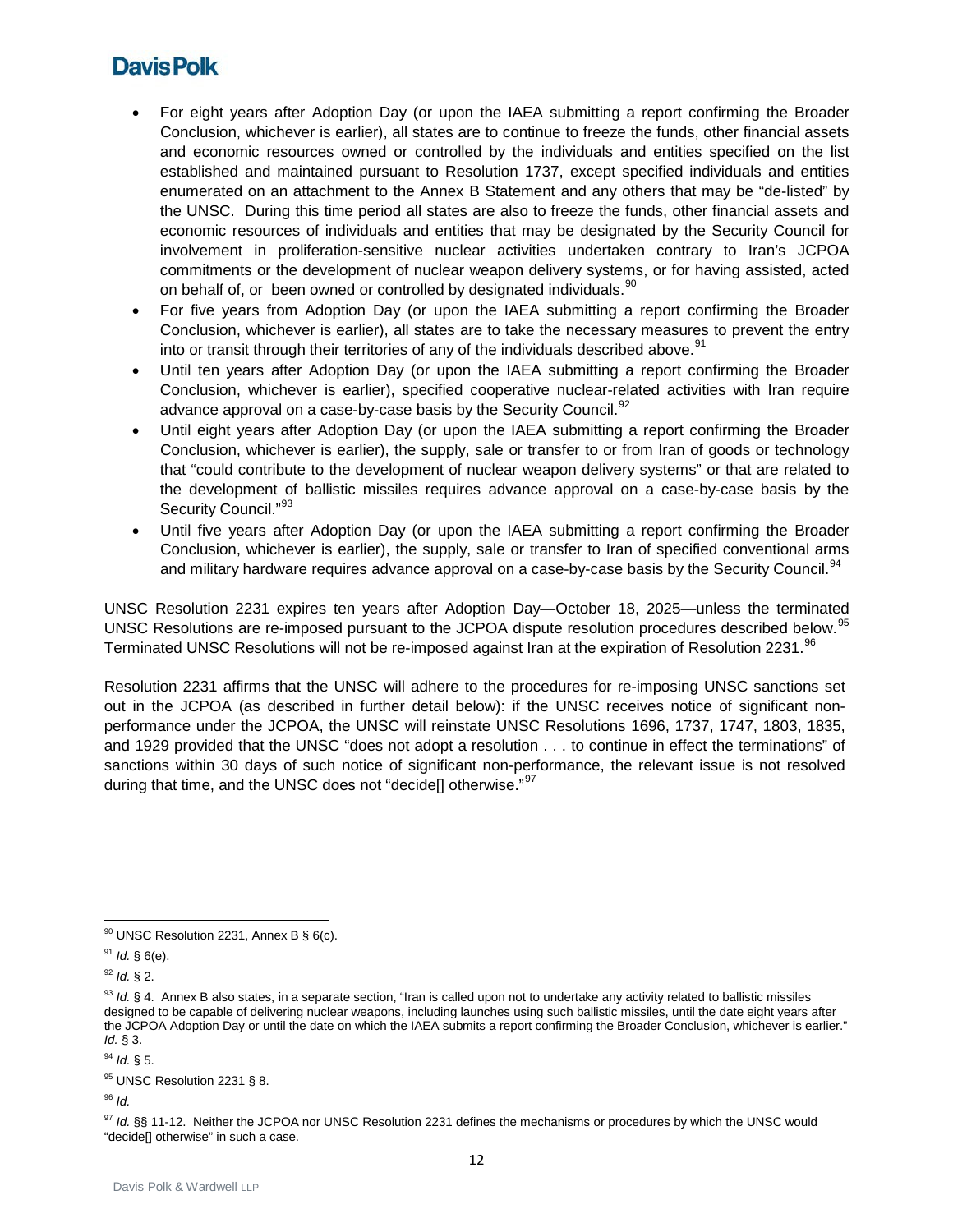### **IRAN'S NUCLEAR COMMITMENTS**

According to the Preface and the Preamble and General Provisions of the JCPOA, "Iran reaffirms that under no circumstances will Iran ever seek, develop or acquire any nuclear weapons."<sup>[98](#page-12-0)</sup> The JCPOA's Preface further states that "the initial mutually determined limitations described in this JCPOA will be followed by a gradual evolution, at a reasonable pace, of Iran's peaceful nuclear programme, including its enrichment activities, to a commercial programme for exclusively peaceful purposes, consistent with international nonproliferation norms."[99](#page-12-1)

The JCPOA sets out a series of Iranian commitments, or "voluntary nuclear-related measures,"<sup>[100](#page-12-2)</sup> whose full implementation, the JCPOA's Preamble and General Provisions states, "will ensure the exclusively peaceful nature of Iran's nuclear programme."<sup>[101](#page-12-3)</sup> These nuclear-related commitments include (with all time periods calculated starting from Adoption Day):

- For 10 years, Iran will keep the uranium enrichment capacity of its Natanz enrichment facility at or below a specified level, <sup>[102](#page-12-4)</sup> and will limit its research, development, and installation of advanced centrifuges capable of more rapid enrichment. [103](#page-12-5)
- For 15 years, Iran will not "produce, seek, or acquire" separated plutonium or highly enriched uranium except for specified research purposes. During this 15-year period, also subject to certain exceptions, Iran "will maintain a total enriched uranium stockpile of no more than 300 kg of up to 3.67% enriched uranium hexafluoride (or the equivalent in different chemical forms)."<sup>[104](#page-12-6)</sup>
- Iran will convert its Fordow facility into a "nuclear, physics and technology centre."<sup>[105](#page-12-7)</sup>
- Iran will "redesign and rebuild a heavy water research reactor" in Arak, and this redesigned and rebuilt Arak reactor "will not produce weapons grade plutonium." There will be "no additional heavy water reactors or accumulation of heavy water in Iran for 15 years" and "[a]ll spent fuel from the redesigned Arak reactor, regardless of its origin, for the lifetime of the reactor, will be shipped out of Iran." [106](#page-12-8)
- Iran "will not" engage in spent fuel reprocessing for 15 years, and "does not intend to thereafter."<sup>[107](#page-12-9)</sup>
- On Implementation Day, Iran will provisionally apply the Additional Protocol.<sup>[108](#page-12-10)</sup> On Transition Day, Iran will "seek, consistent with the Constitutional roles of the President and Parliament, ratification of the Additional Protocol."<sup>[109](#page-12-11)</sup>

The IAEA "will be requested to monitor" Iran's performance of these and other nuclear-related measures, and to provide regular updates to the IAEA Board of Governors and to the UNSC, and Iran "will permit" the IAEA to carry out monitoring tasks specified in the JCPOA.<sup>[110](#page-12-12)</sup> Some IAEA monitoring provisions extend beyond

<span id="page-12-0"></span>**<sup>.</sup>** 98 JCPOA, Preface; Preamble and General Provisions, iii. However, neither the JCPOA nor UNSC Resolution 2231 appears to contain a mechanism for enforcing any commitments beyond UNSCR Termination Day.

<span id="page-12-1"></span><sup>99</sup> *Id.*, Preface.

<span id="page-12-2"></span><sup>100</sup> *Id.*, Preamble and General Provisions, x; *see also id.*, Annex I (outlining nuclear-related commitments).

<span id="page-12-3"></span><sup>101</sup> JCPOA, Preamble and General Provisions, ii.

<span id="page-12-4"></span><sup>102</sup> This level is described as being equal to the enrichment capacity of 5060 centrifuges of the "IR-1" variety (Iran's less advanced model of centrifuge). Under the JCPOA Iran will also store at Natanz, though in an uninstalled condition, a larger quantity of heretofore-installed centrifuges and related infrastructure. *See id.* §§ 2, 5; Annex I §§ 27, 29.

<span id="page-12-5"></span><sup>103</sup> JCPOA §§ 3-4; Annex I §§ 29, 32, 38, 40-43, 47-50, 61-63, 70, 80.

<span id="page-12-6"></span><sup>104</sup> *Id.* §§ 25, 28, 56-60. Section 7 of the JCPOA refers to Iran keeping this stockpile "under 300 kg." The JCPOA does not specifically define what constitutes an "equivalent in different chemical forms."

<span id="page-12-7"></span><sup>105</sup> JCPOA § 6; Annex I §§ 44-46, 49, 51.

<span id="page-12-8"></span><sup>106</sup> JCPOA §§ 8-10; Annex I §§ 2-11, 14, 56.

<span id="page-12-9"></span><sup>107</sup> JCPOA § 12; Annex I § 18-19.

<span id="page-12-10"></span> $108$  JCPOA, Annex II § 64; Annex V § 8.

<span id="page-12-11"></span><sup>109</sup> JCPOA § 34.iv; Annex II § 64; Annex V § 22.1.

<span id="page-12-12"></span><sup>110</sup> JCPOA, Preamble and General Provisions, x; Annex I §§ 6, 9, 10, 12, 15, 29, 30, 33, 34, 39, 41, 46, 47.2, 48.2, 52, 59, 63-71, 75, 79, 80.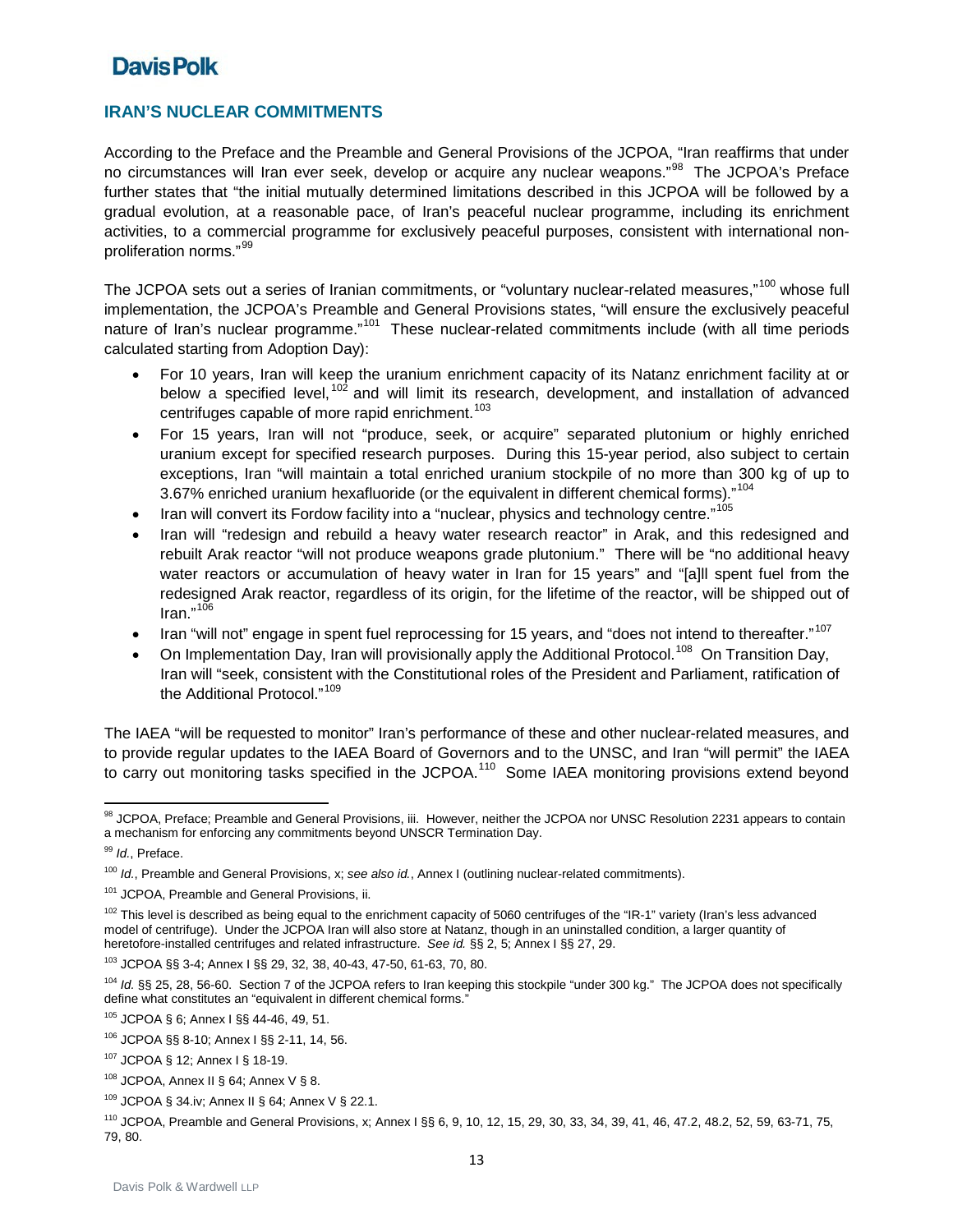the core 15-year period of the JCPOA.<sup>111</sup> The JCPOA also sets out a process by which the IAEA can raise concerns it may have regarding undeclared materials or activities, or activities inconsistent with the JCPOA, and, if Iran's explanations do not resolve the IAEA's concerns, the IAEA may request access to specified locations of concern in Iran. Should the matter fail to be resolved, it would then proceed to review by the Joint Commission described below.<sup>[112](#page-13-1)</sup>

### **DISPUTE RESOLUTION AND UNSC "SNAPBACK" PROVISIONS**

"[S]ignificant non-performance" by a JCPOA participant constitutes grounds for an aggrieved JCPOA participant to "cease performing its commitments under [the] JCPOA in whole or in part."<sup>[113](#page-13-2)</sup> The JCPOA does not expressly define "significant non-performance" or specify which commitments will cease in the event of non-performance, leaving each to be determined by the country bringing accusations ("**complaining participant**") against an alleged non-performer. Although the complaining participant must exhaust JCPOA dispute resolution procedures before ceasing performance of its JCPOA obligations, the JCPOA leaves the final decision as to whether dispute resolution is ultimately successful to the complaining participant.

The JCPOA establishes a "Joint Commission" composed of representatives from each of the parties to the JCPOA, coordinated by the EU High Representative for Foreign Affairs and Security Policy or the High Representative's designated representative.<sup>114</sup> The Joint Commission is to meet quarterly and within one week (or within three days, for matters deemed urgent) of a complaining participant's request. Among the Joint Commission's responsibilities are to "[p]rovide consultation, and advise on the necessary means in the context of access" in the event of IAEA concerns not resolved by Iranian explanations, and to "[r]eview, with a view to resolving, any issue that a JCPOA participant believes constitutes nonperformance by another JCPOA participant" of its JCPOA commitments.<sup>[115](#page-13-4)</sup>

There are multiple steps (in which Iran will participate) involved in the JCPOA dispute resolution process, which, once the Joint Commission has convened at the request of a complaining participant, can take from 15 days (if the dispute is resolved) to 35 days (if the dispute is not resolved).<sup>[116](#page-13-5)</sup> If the dispute resolution process does not resolve the issue to the satisfaction of the complaining participant, and the complaining participant believes the issue constitutes significant non-performance, the complaining participant may treat the unresolved issue as grounds to cease performing its commitments under the JCPOA "and/or notify the UN Security Council that it believes the issue constitutes significant non-performance."<sup>[117](#page-13-6)</sup>

The JCPOA states that UNSC sanctions will be "re-imposed" or (as this re-imposition has sometimes been described) "snapped back" 30 days after the UNSC receives notice of significant non-performance from a complaining participant that has exhausted the JCPOA dispute resolution process, unless the UNSC passes a resolution "to continue the sanctions lifting," the dispute is resolved within the 30-day period following the notice of significant non-performance, or the UNSC "decides otherwise."<sup>[118](#page-13-7)</sup>

In the event of such "snapback," re-imposed UNSC sanctions would not apply retroactively to "contracts signed" by Iranian and non-Iranian parties prior to the date of re-imposition, "provided that the activities contemplated under and execution of such contracts are consistent with [the] JCPOA and the previous and

<span id="page-13-2"></span><sup>113</sup> JCPOA § 36.

 $\overline{a}$ 

<span id="page-13-0"></span><sup>111</sup> *See, e.g.*, JCPOA § 15; Annex I § 63.

<span id="page-13-1"></span><sup>112</sup> JCPOA, Annex I §§ 74-78.

<span id="page-13-3"></span><sup>114</sup> *Id.*, Annex IV §§ 1.1-1.4.

<span id="page-13-4"></span><sup>115</sup> *Id.* §§ 2.1.10, 2.1.14.

<span id="page-13-5"></span><sup>116</sup> *See* JCPOA §§ 36-37; Annex IV §§ 2.1.10, 2.1.14, 3.1-3.4, 4.1-4.5.

<span id="page-13-6"></span> $117$  JCPOA  $$36$ .

<span id="page-13-7"></span><sup>118</sup> *See* JCPOA §§ 36-37; UNSC Resolution 2231 §§ 7, 11, 12.